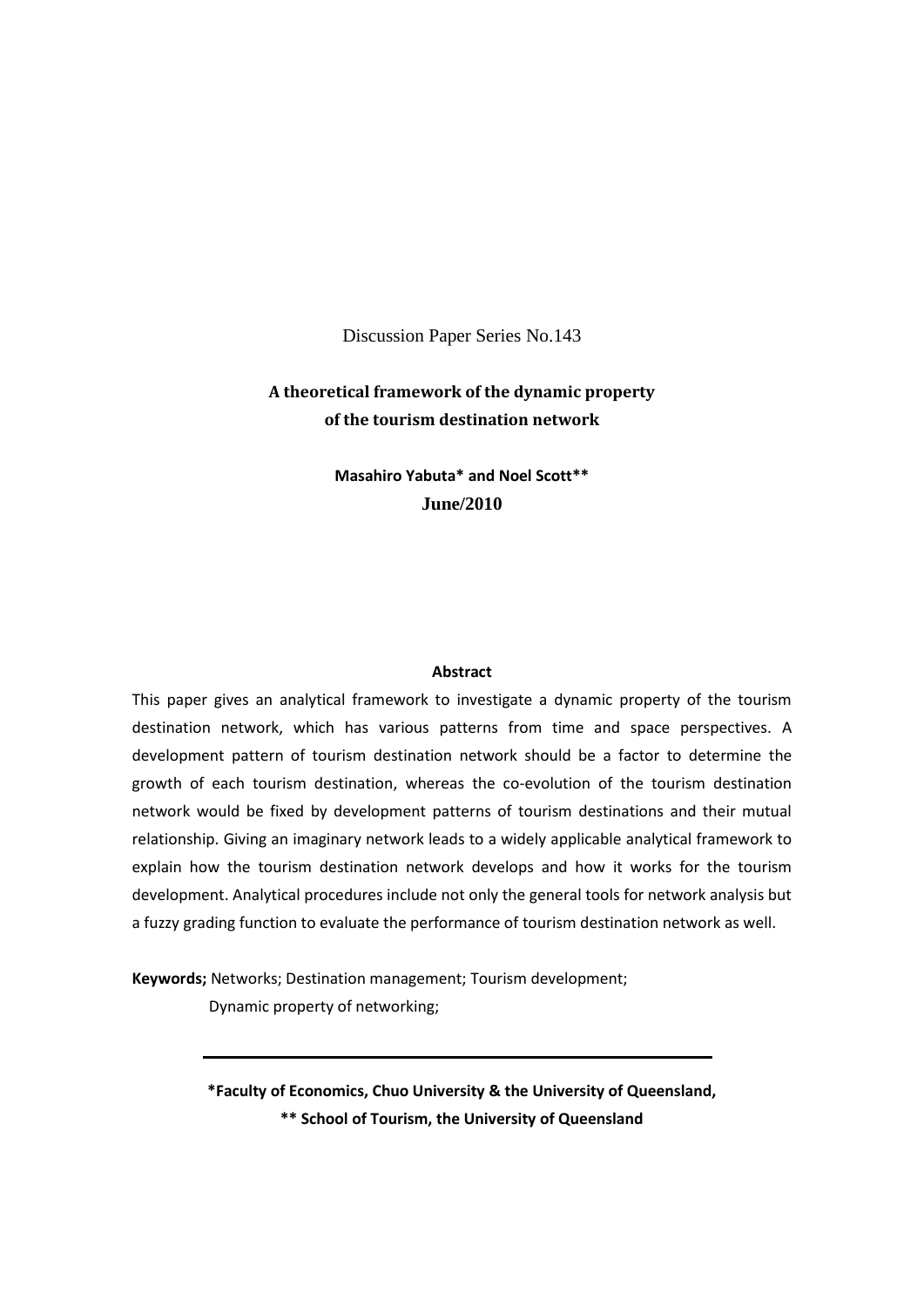# *A Theoretical Framework of the Dynamic Property of the Tourism Destination Network*

By Masahiro Yabuta (Faculty of Economics, Chuo University)  $\mathcal{R}$ Noel Scott (School of Tourism, the University of Queensland)

#### **1. Introduction**

1

 The major aim of the paper is to give a theoretical framework of the development pattern of tourism destination network and its outcomes, which allow us to investigate the dynamic property of the tourism destination network and various patterns from time and space perspectives. A development pattern of tourism destination network should be a factor to propel the growth of each tourism destination, whereas the co-evolution of the tourism destination network would be fixed with development patterns of tourism destinations and their mutual relationship. A specific feature of the paper is to include not only a static analytical aspect of tourism network but also its dynamic aspect. Many researchers of the network analysis have mainly developed a static analysis by traditional tools of social network analysis, such as distance, centrality and structural equivalence, which have been cohesively developed by the Social Network Analysis since 1970s (SNA, see Freeman  $(1979)$ )<sup>1</sup>, though few papers are published on tourism development from the social network perspectives. As far as the tourism network is concerned, some papers have been developed and also gave empirical aspects, such as Shin (2006) and Scott et al. (2007, 2008), which recognized a strategic role of the network analysis on tourism development. A formation process of the tourism site would compose a structure of the regional network among areas and its development pattern should affect the economic development. Though the development path always includes a dynamic property due to its time dependency, almost papers of the tourism network were mainly conducted to the static analysis to focus on the structural characteristics of the network. It should be indispensable for the tourism network analysis to incorporate analytical measures from the long-run perspective.

 Many preceding papers on the tourism network mainly have focused on a tourism site in which a tourism network has been developing with the spreading and deepening

 $<sup>1</sup>$  A conceptual explanation and mathematical procedures of social network analysis are given by Knoke</sup> and Yang (2008).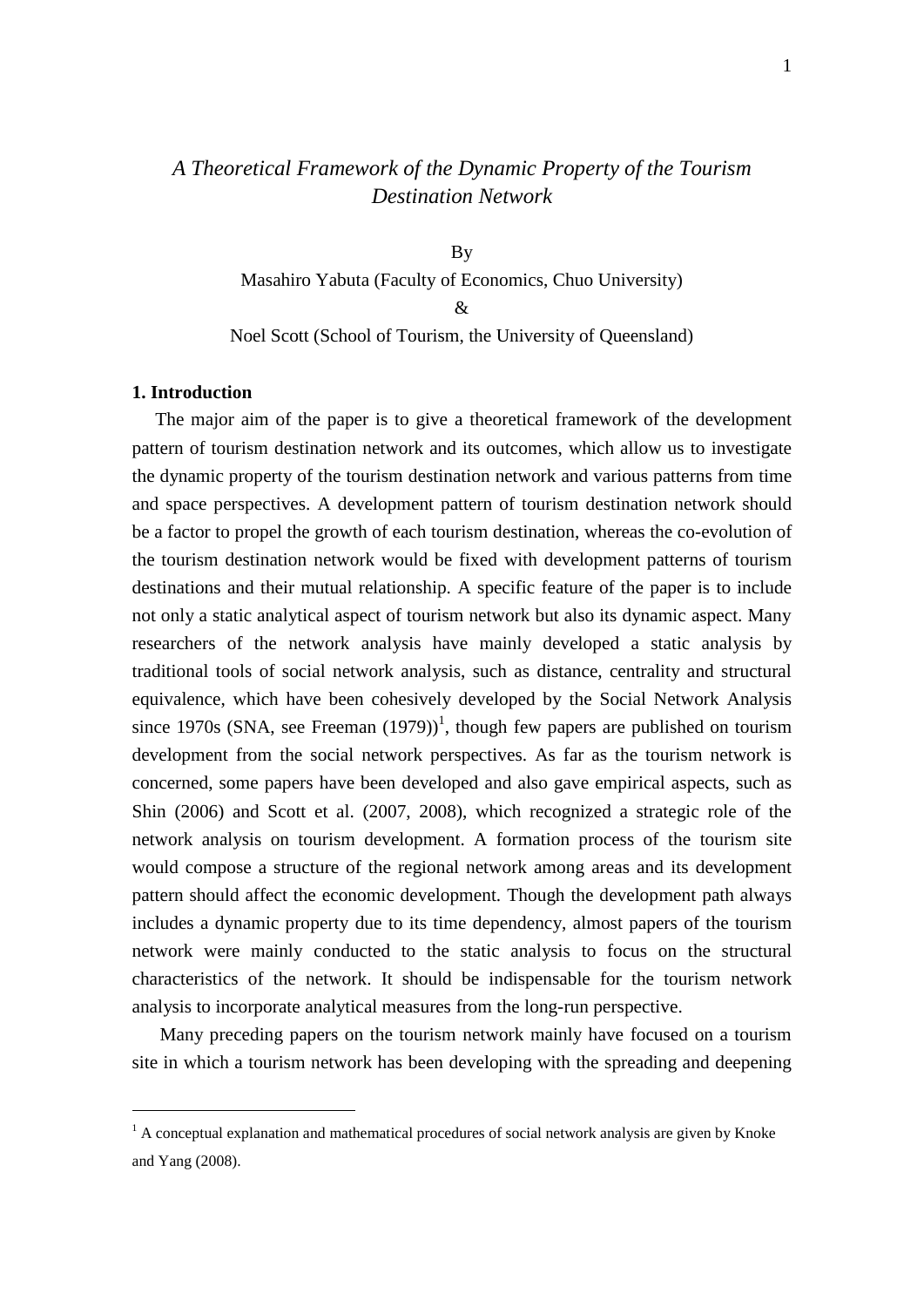social relationships. After analyzing the network structure, they mentioned the improvement of networking conditions as measures of regional development. In particular, their analysis of the weakness or insufficiency of the tourism networking in terms of human relationships or business marketing leads to worthwhile proposals for tourism development in a tourism site.

 In this paper, however, we shall analyze a tourism destination network, focusing our attention on the relationship among tourism sites rather than inside of a tourism site. Geographically, tourism sites compose a specific pattern of their relationship, which concerns administrative agreements, transportation infrastructures, complement or substitute properties of tourism services, and business activities (see Part 1 in Scott et al. (2008)). Various patterns of the relationship among tourism sites perform a tourism destination network, whose development might be fixed historically and geographically. Local businesses and organizations at each tourism site, for example, can join and promote a cooperative marketing to make their tourism services more fascinating to visitors in the aggregate. Then the visitors can be contended with their visit to the tourism sites that should be linked together effectively through networking. Accordingly, it becomes essential for these tourism sites to design a strategic pattern of the tourism destination network, along which tourists can visit and enjoy attractions. In this regard, not only the transportation network but also the information network, mainly transmitted by human relationships, should determine the situation and the pattern of tourism development of each tourism site. Within a tourism destination network, each tourism area can develop but its development pattern may be different each other not only because of the divergence in the position of each area in the tourism destination network but the difference in its capacity of the tourism growth as well. It should be notable that once a tourism site is integrated into a tourism destination network, the development pattern of the tourism site would be affected not only by its own development but through changes of tourism business at other areas as well. This externality, or interdependency, of the tourism destination network should become a decisive factor to determine a development pattern of the tourism sites. Let us give an example. Kyoto, Kobe and Osaka are the three major tourism sites in Japan. Each of them has something different atmosphere each other and many tourists visit there. They are independent tourism sites but are connected each other through various means of interchange<sup>2</sup>. Using the words of the network analysis, each of three cities can be the

1

 $2^{2}$  Since 1990, West Japan Railway Company has carried on a campaign of the link among them, called "the tale of the three medieval cities".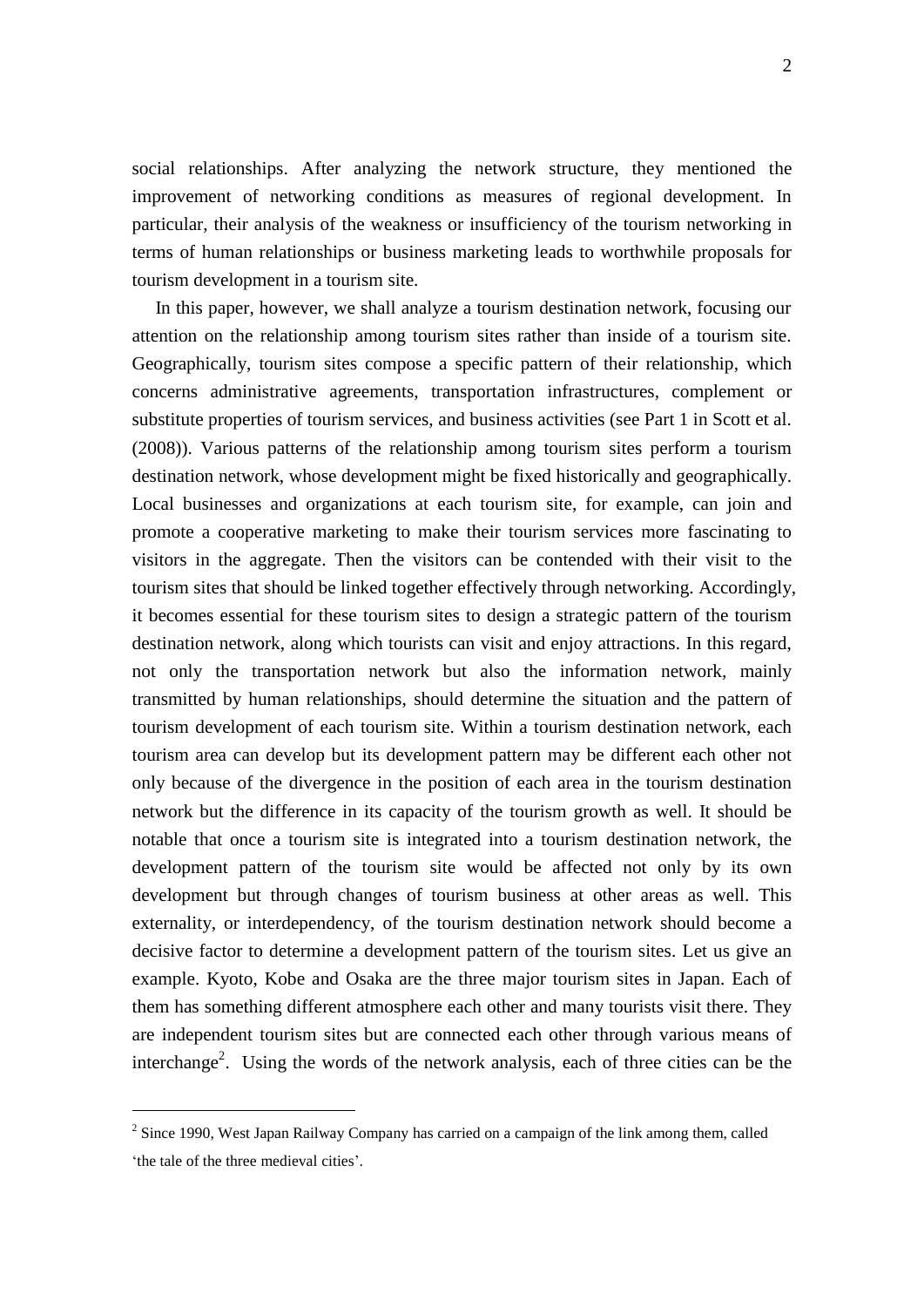node as an independent tourism site, and measures for interchanging them can be the link. Therefore, node and link perform a basic structure of the network among regions or organizations as well when we focus our attention not on the regional relationship but on the functional relationship of organizations in the region. Network Analysis (NA hereafter) is an analysis of finding the structure and its effectiveness of the systematic relationship of node and link, and a dynamic NA should be an analysis of investigating a changing pattern of NA and its outcomes in the tourism site.

 Our paper about the tourism destination network has the following analytical propositions. Firstly, it is assumed that the tourism destination network to be analyzed should be well-defined within a small area, where a small number of tourism sites are located and visitors can access them by a one-day trip, that is two or three-hour journey by cars or trains. Secondly, each tourism site is assumed to be a tourism complex, which includes various multiple tourism attractions, such as accommodation, restaurants, amusement parks and natural parks. Therefore, our attention would be directed towards not only each development plan of the attractions in each node but also the comprehensive development plan in a tourism destination network.

 The composition of the paper is as follows: Giving a imaginary hypothetical network, we shall show a widely applicable framework to explain how the tourism destination network develops and how it works for the tourism development. Analytical procedures include not only the general tools for network analysis but a fuzzy grading to evaluate the performance of tourism destination network as well (Section 2). In this regard, some technical aspects about dynamic pattern of the tourism destination network will be investigated. Then, in Section 3, we shall introduce a performance function of the tourism destination network and apply a factor-decomposition analysis to an outcome that should be attributable not only to the externality of tourism destination network but also to the effects by its own growth. Finally, in Section 4 summarizes the conclusions and further remarks.

## **2 Tourism destination network and its Performance**

## **2.1 Network Analysis and the Dynamic Property**

 NA and its application to tourism destinations have been developed with various dimensions of social network analysis (SNA). Actors (or node) and relations (or link) must be the two indispensable elements in SNA (Knoke and Yang (2008, p6)), which should influence both individual behaviour and systemic performance (p7). Therefore, SNA explains both variations in structural relations and their consequences. Accordingly, tourism network composed by actors and relations has been also focused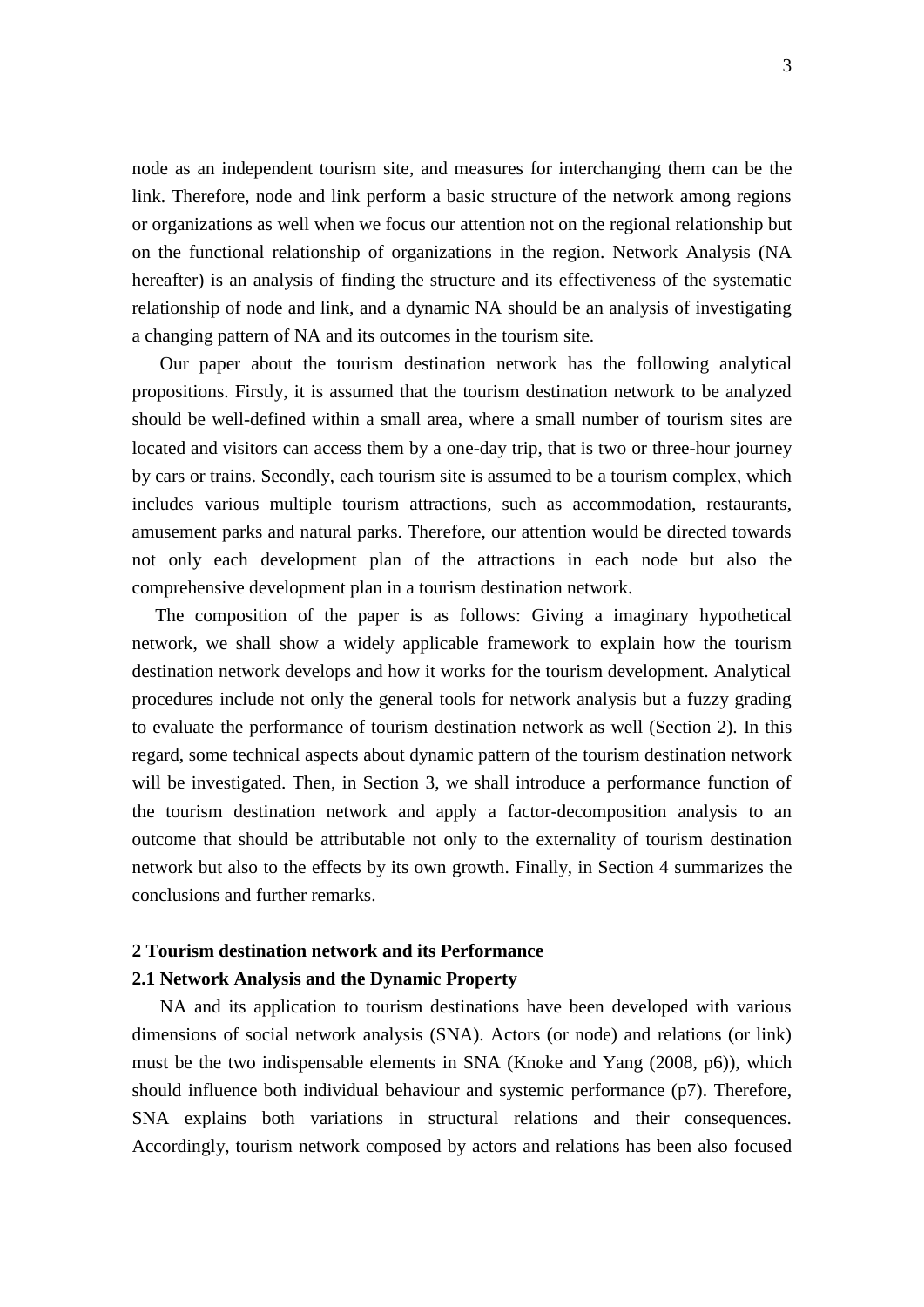on relations between actors such as tourism businesses, governments and residents and their outcomes, such as cooperative activities to establish management plans and policies and destination development (Pavlovich (2003), Dredge (2006a, 2006b)), or keeping tourism development sustainable (Halme (2001), Gibson et al. (2005), Erkus-Oztruk and Eraydin (2010)). Halme (2001) applied NA to confirm the effects of tourism destination network on learning process. Gibosn et al. (2005) gave a dynamic aspect of tourism destination network from the destination lifecycle perspectives and showed the outcome indicators related to learning and exchanging, business activities and community. Erkus-Oztruk and Eraydin (2010) analysed the environmental sustainable tourism development focusing on governance networks, which consists of action oriented networks and policy & planning networks.

 In the tourism network literatures, nodes include all (or a part of) stakeholders and relations can be composed by various links such as human relationship (including attitudes, regulations, partnership and participation), information and physical connections. Scale of the nodes and strength of the link should prescribe the structure of network. In this regard, it is notable that a target of tourism development should develop the welfare of the whole community, not a part of business, without deteriorating the environmental resources. Although the overall target must include such macro or aggregated aspects, it should be important to regard the tourism network as the effective tools for attaining such goals in the tourism destination. From the SNA perspectives, developing human relations or deepening public-private partnership should increase the community"s welfare. However, as many researches admitted, the main incentive for stakeholders to join in the network is still economic one. Not only business people but also government, or related organizations, tend to think that the tourism development in terms of income is important and the tourism destination network should be a tool for economic development. Even if economy is the most important goal, total welfare of the tourism destination should be targeted, which would include various factors such as community development, quality of life, environment, jobs, businesses and profits, or sustainability. Then, the tourism destination network should be examined whether and how much it can contribute producing these benefits.

 Baggio (2007), Scott et al. (2007, 2008) and Baggio et al. (2010) proved the effectiveness of NA and its applicability to the tourism network. Their procedure of empirical research on tourism sites in Australia or Italy followed an extensive NA, including the structural quantitative methods by NA, such as density, closeness and cohesiveness. Connections between nodes, mainly key stakeholders in organizations, include not only physical or Internet Communication Technology (ICT) measures but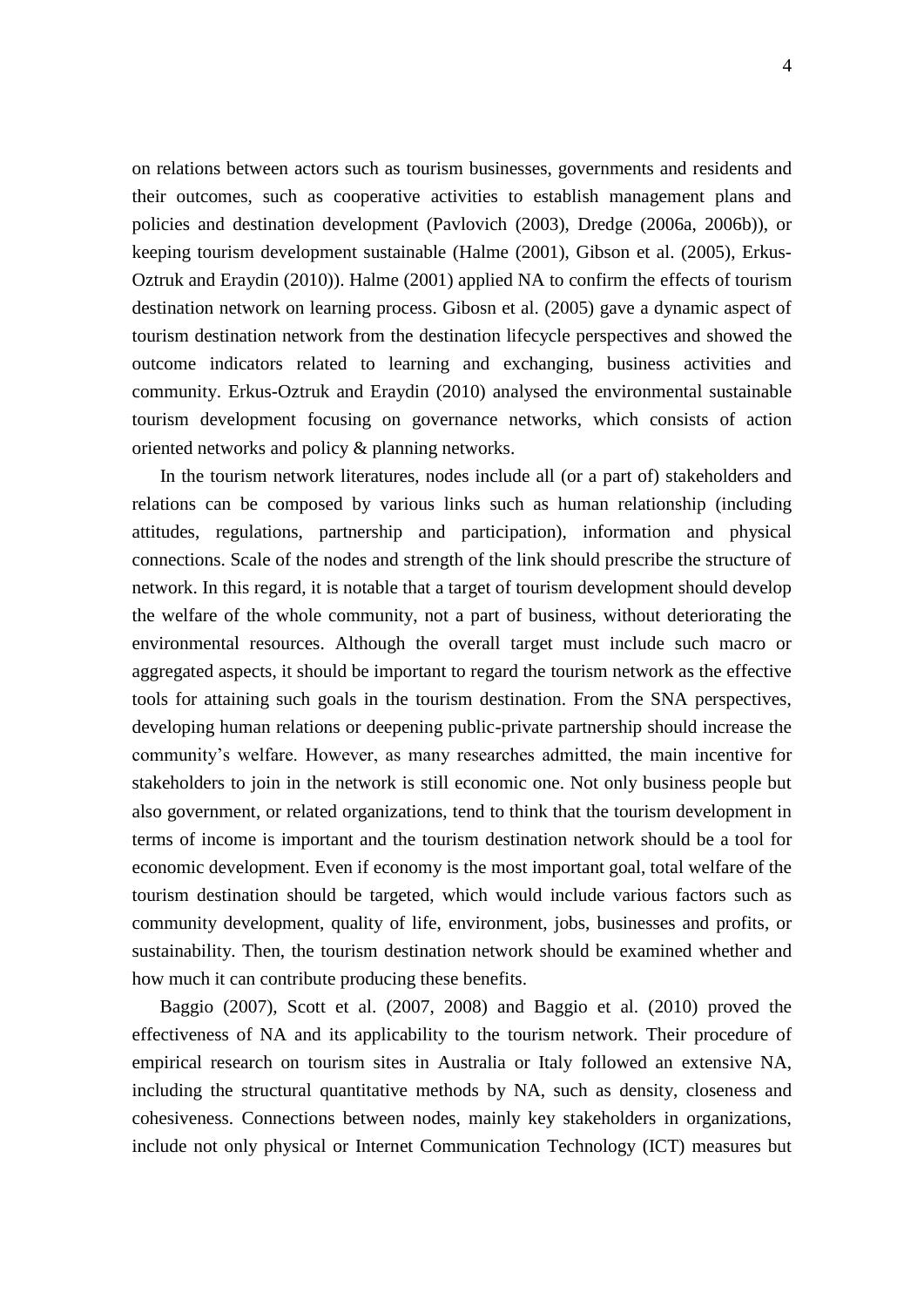5

also human relationships of information flows. On the other hand, Chan et al. (2003) and Pyo (2010) showed an applicability of tourism chain analysis to special tourism sites where some attractions (or node) are connected (linked) in different means and intensities. Their method was a prototype of NA but without a structural analysis. One major point they captured is that there are some inefficiently achieved sites and they should be improved from some viewpoints, including transportation and tie-ups with educational activities. The method concerning a kind of dynamic aspects, however, is notable, which includes special questions of the situations of past, present and future. Easy access to understand the changing pattern of situations must also be good for NA to be dynamic although their statistical procedure to use a fuzzy set could enable them to have a small sized sampling. In this paper, we shall integrate the ordinary method of NA with these tourism chain analyses in order to develop a dynamic aspect of NA. The step of the analysis is as follows: firstly, a virtual hypothetical site is assumed to give a NA analysis in order to clarify their network structure. Secondly, to see a dynamic pattern of network development, incorporate a changing pattern of past-present-future (target) of efficacy of networking. In this regard, to handle a small sample size, a fuzzy performance grading is introduced. Then, a quantitative measure of the benefit from tourism destination networks (or chains) will be analysed and their policy implications will be investigated.

### **2.2 A Simple Pattern of Network Development (From Mono-polar to Bi-polar)**

 At the beginning, we shall assume a virtual example of the tourism destination network, shown in Figure 1. This is a case where a new sub-centre was developed in a tourism site though initially only single centre of the tourism site exists. The example indicates a development process that the area "C" transits from a periphery towards a centre and the area "A" loses its special position in the tourism site. Network development should be strengthened through various factors; increase in the number of "node", increase in the number of 'link', increase in the value which each 'link' has, increase in the "direction" which each "link" has, and changing pattern of the structure of network, that is a formation of "nodes" and "links" or a changing pattern of the shape of networking. These factors may affect the overall outcome in a network region and also affect the outcome to be attained in each "node". Outcomes should be valued from various aspects such as income (or revenue), number of tourists, happiness of people in the network, density of human relationship, effectiveness, fairness, etc. Therefore, for an actual pattern of the network development, many steps should be needed to complete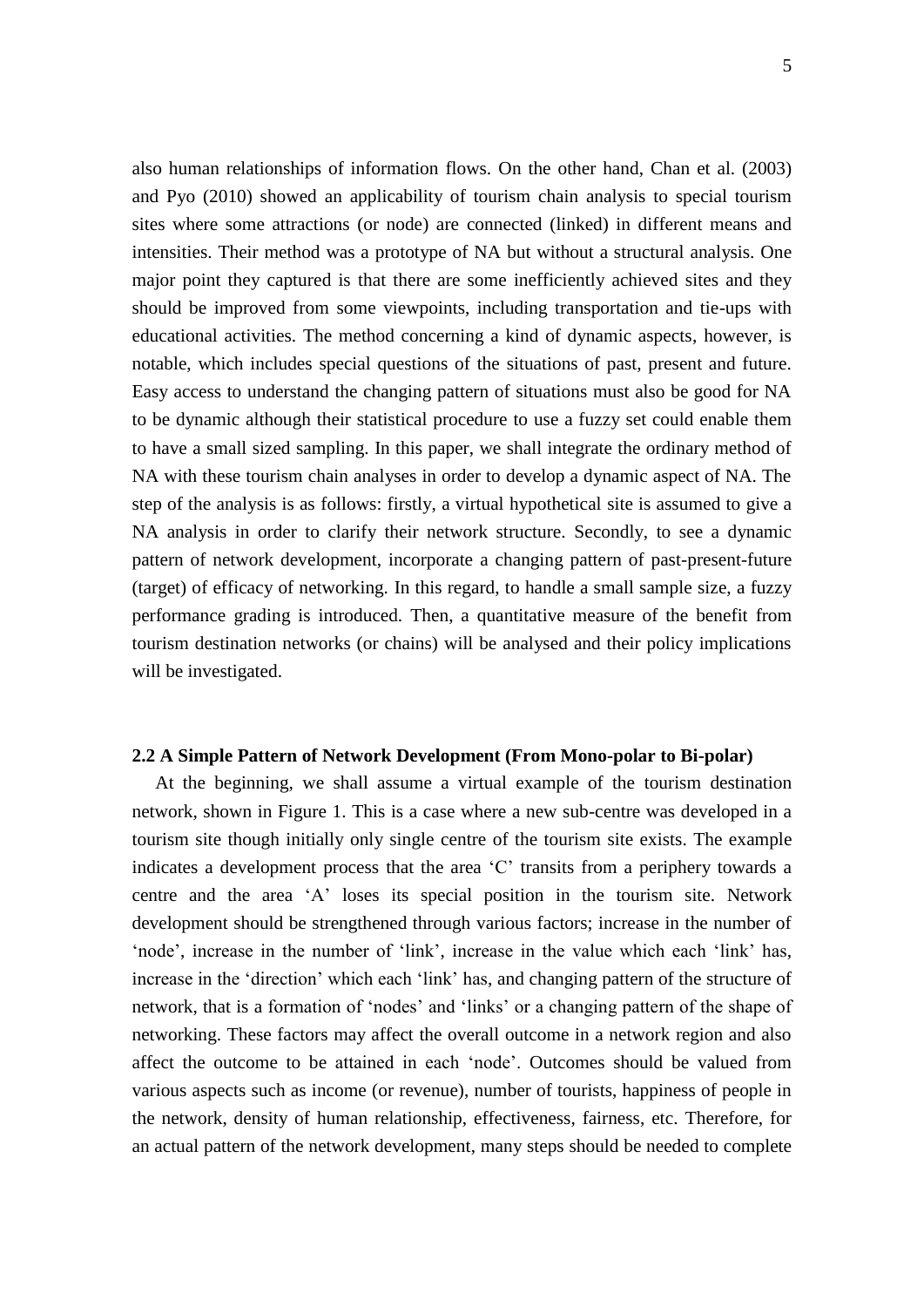NA. As far as this simple case in Figure 1 is concerned, however, we shall focus only our attention on the changing pattern of links between nodes. As shown in Figure 1, the network is developing due to an increase in links among B, C and D but its structure seems to be changing drastically. To make the analysis simpler, only binary values and non-directed links are used.



Figure 1 A Development of the Tourism destination network

 The data concerning the network pattern, given as Figure 1, can be collected by asking the evaluators who have professional knowledge about the situation not only of their network around but also of the development pattern of their activities. The questions should include such as, "Do you think there was (is or will be) a network relationship with others?" and "If any, how effective do you think the network worked (work or will work)? Please evaluate the overall effectiveness of the performance of your activities, by scoring from 0, when no result, to 100, if perfect results. Questions about other performance attributes of network should be considered. They include both factors of 'links' and 'nodes'. The factors of 'links' include cooperative promotion and marketing, transportations, ICT-related network, human network, and the factors of 'node' may include attractions, service quality, efficiency and fairness in each 'node'. For a numerical example, we shall assume the data Table 1 shows, in which the overall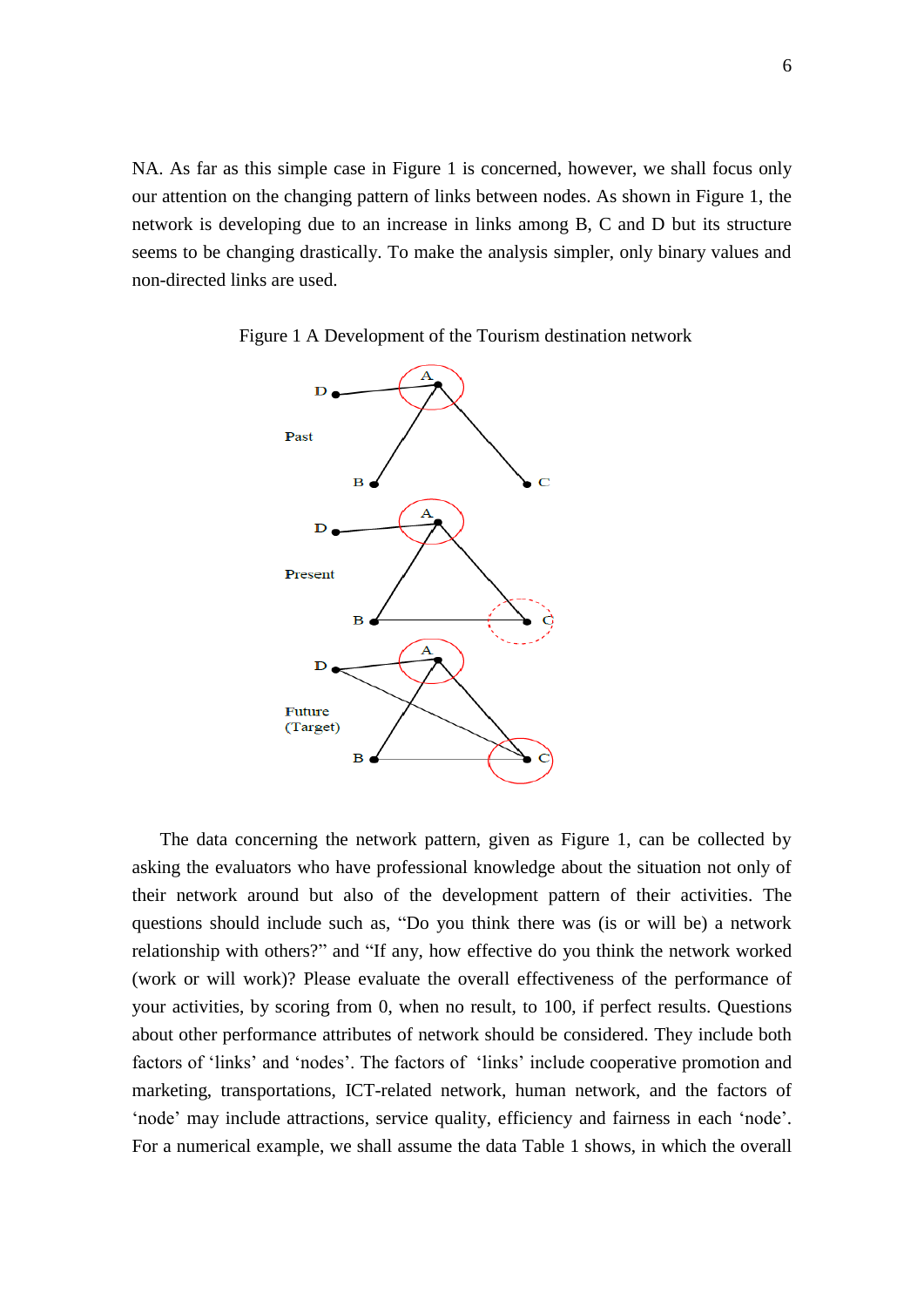performances are measured by money term. In this regard, we need to ask evaluators in a node the weights that show relative importance (or contribution) in networking to compare with other nodes. Specifically, each evaluator in the network would be asked how much important role your node plays in the network on a scale of hundred. Then the weight of the performance can be calculated as a ratio of its score to total scores at each of time (Table 2).

| Table I Overall performance |      |         |        |  |  |  |
|-----------------------------|------|---------|--------|--|--|--|
|                             | Past | Present | Future |  |  |  |
| A                           | 50   | 70      | $80\,$ |  |  |  |
| B                           | 40   | 50      | 70     |  |  |  |
| $\mathcal{C}$               | 40   | 5U      |        |  |  |  |
| Ð                           | 30   | 50      |        |  |  |  |

Table 1 Overall performance

Table 2 Weights of the performance

|              | Past | Present | Future |
|--------------|------|---------|--------|
|              | 65   | 50      | 35     |
| B            | 10   | 15      | 15     |
| $\mathsf{C}$ | 15   | 25      | 35     |
| . .          |      |         | 5      |

 Arrangements for NA have now been completed. Following the ordinary procedures of NA, the adjacency matrix and the distance matrix for the network development in Figure 1 can be given by Table 3 and Table 4. The adjacency matrix shows if there is a link between two nodes or not, and we can easily find in the present, for example, A and B has a link, indicated as '1' in (*1*,2)th element, but B and D has no link, indicated as '0' in (*2,4*)th element (or equivalently "0" in (*4,2*)th element for D and B). However, the evaluator in C or D is expecting a new link to be established in the future. On the other hand, the distance matrix shows a length of the trip between two nodes. From D to C in the past, we need to trip at least along two links from D to A and from A to C. However, we can use a shortcut thanks for a newly developed link between D and C, only tripping along one direct link. Then the  $(4,3)$ th element of the distance matrix will be '1' in the future whereas it was '2' in the past, meaning that it becomes easier for tourists to access to C from D, or inversely, to D from C. The tendency of shortening distance among nodes in a tourism site can contribute a tourism development, leading to a more favourable evaluation at each node for the future, as expected in Table 1.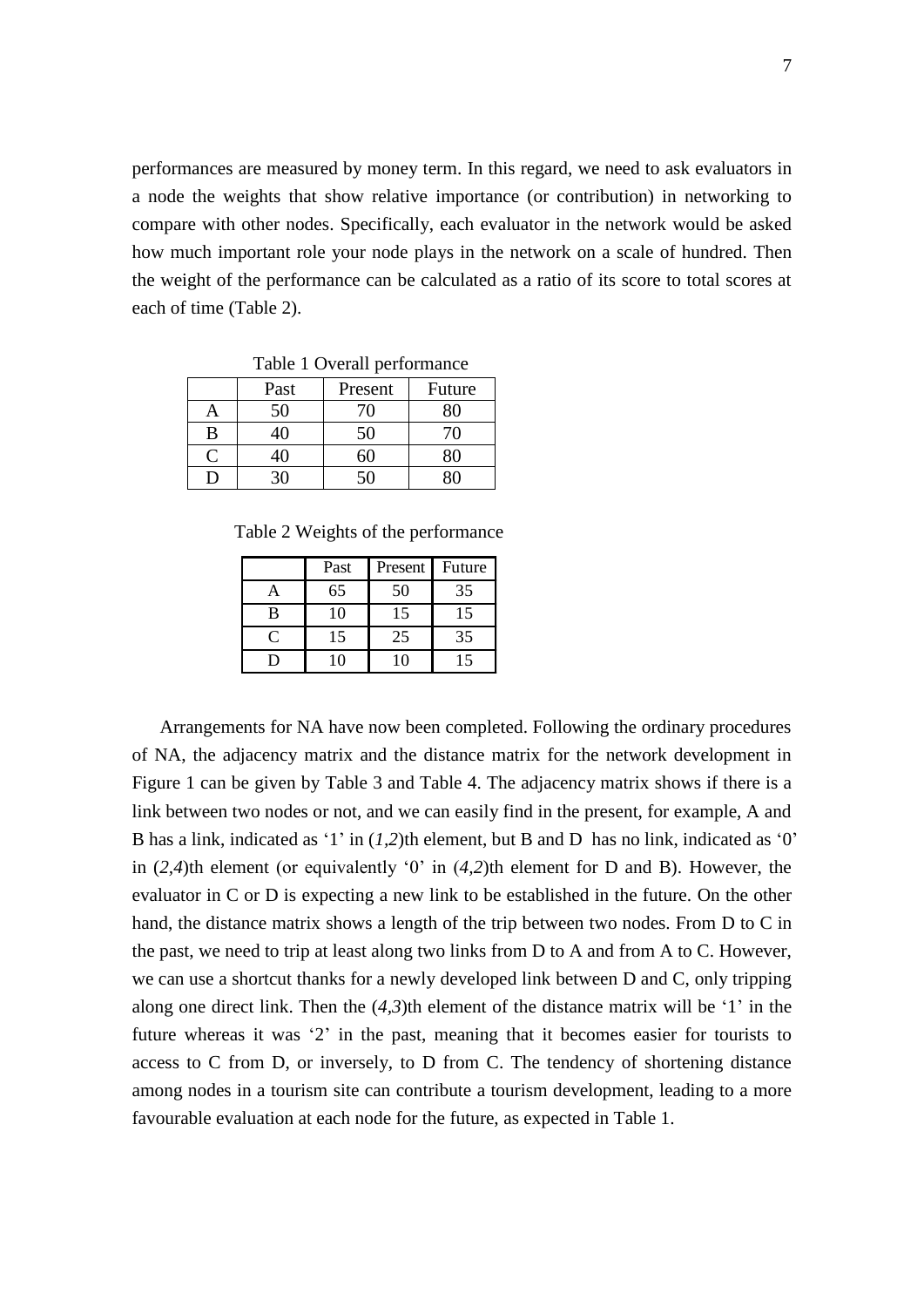## Table 3 Adjacency matrix

|   | A        | B | C | D |
|---|----------|---|---|---|
| A | $\Omega$ |   |   |   |
| B |          | 0 | 0 | 0 |
| Ċ |          | 0 | 0 | 0 |
| D |          | 0 | 0 | Λ |

| Past |   |  |  | Present |   |   |  |
|------|---|--|--|---------|---|---|--|
|      | A |  |  |         | Α | B |  |
|      |   |  |  | A       |   |   |  |
| B    |   |  |  | ĸ       |   |   |  |
|      |   |  |  |         |   |   |  |
|      |   |  |  |         |   |   |  |

Future (Target)

|              | Ą              | B | $\overline{\rm C}$ | D |
|--------------|----------------|---|--------------------|---|
| A            | $\overline{0}$ |   |                    |   |
| $\bf{B}$     |                | 9 |                    | 0 |
| $\mathsf{C}$ |                |   | 0                  |   |
| D            |                |   |                    |   |

Table 4 Distance matrix

|                | Α | B | C | D |
|----------------|---|---|---|---|
| A              | 0 |   |   |   |
| B              |   | 0 |   | 2 |
| $\overline{C}$ |   | 2 | 0 | 2 |
| D              |   |   |   |   |

| Past | Present |
|------|---------|
|      |         |

|             | A        | B | Ċ                           | $\mathbf D$ |
|-------------|----------|---|-----------------------------|-------------|
| Ą           | $\Omega$ |   |                             |             |
| B           |          | 0 |                             | 2           |
| $\mathsf C$ |          |   | 0                           | 2           |
| D           |          |   | $\mathcal{D}_{\mathcal{A}}$ | 0           |

Future (Target)

|              | A | B        | Ć | D              |
|--------------|---|----------|---|----------------|
| A            | ⋂ |          |   |                |
| $\, {\bf B}$ |   | $\Omega$ |   | $\mathfrak{D}$ |
| $\mathbf C$  |   |          | 0 |                |
| D            |   |          |   |                |

 Then, NA provides a basic structure of this tourism destination network summarized in Table 5. In Table 5, density means a proportion of actual ties in a network relative to the maximum number of ties. In general, average distance among nodes decreases when density increases.

|  |  | Table 5 Basic structure of the tourism destination network |  |
|--|--|------------------------------------------------------------|--|
|  |  |                                                            |  |

|         | Diameter      | Average    | Density |
|---------|---------------|------------|---------|
|         |               | distance   |         |
| Past    |               | $\cdot$ .5 |         |
| Present | $\cdot$ . ( ) | 1.33       |         |
| Future  |               |            |         |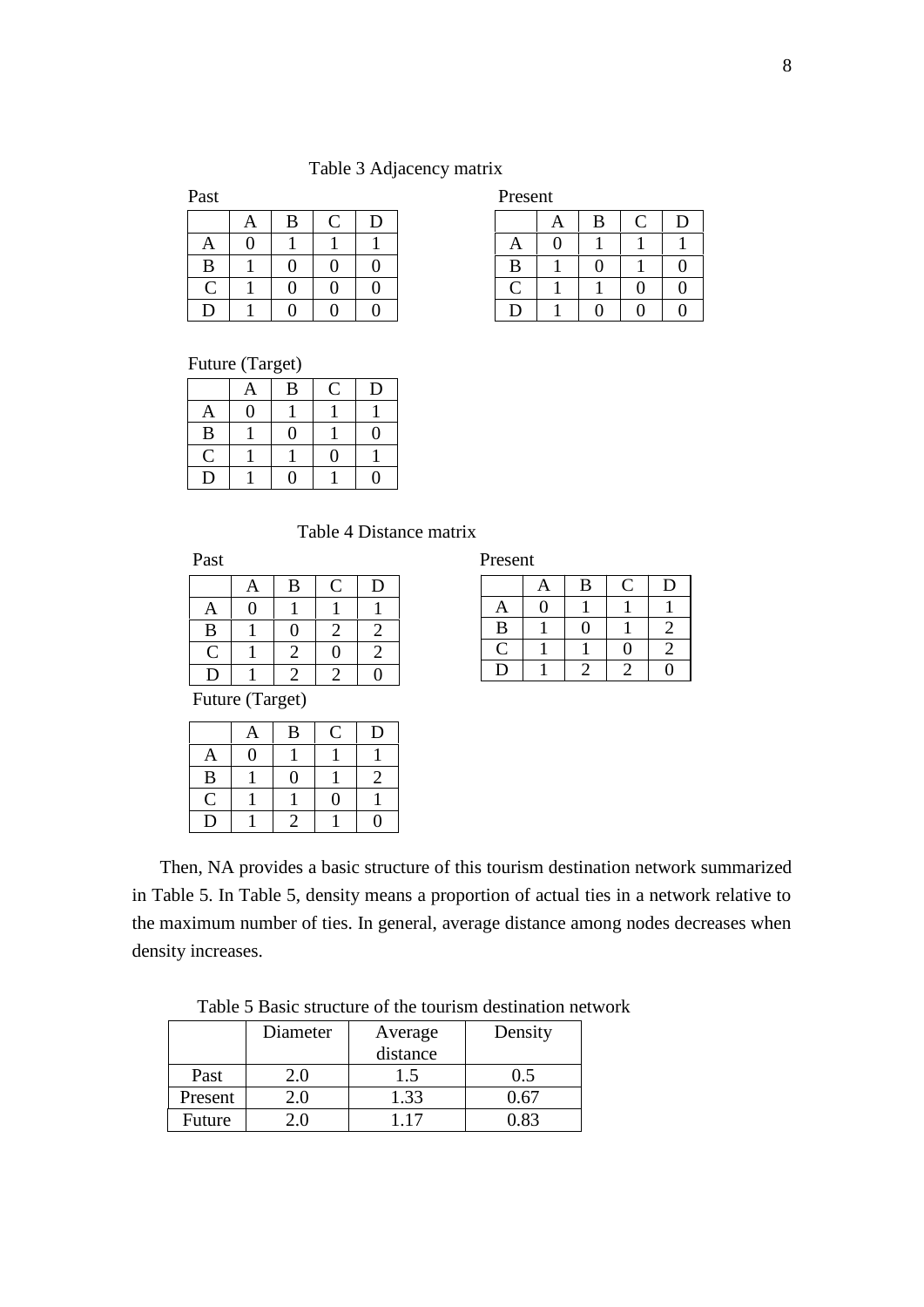Centrality is a key concept of NA to know about what position a node is in the network. In a group with human network, for example, we can find a leader who actually plays a central role in the group though it is hard to ascertain that he or she is in position as a true leader or close to a leader. NA gives a rigorous definition of what status of each person, or node, shares in the network. In NA, some prototypes of the centrality are provided, such as degree centrality, between centrality, closeness centrality and eigenvector centrality. Among them, closeness centrality, for example, shows the degree an individual is near all other individuals in a network. In Table 6, the closeness certainty of each node shows the standardized one. Centralization for closeness centrality shows the difference between the numbers of links for each node divided by maximum sum of difference, which shows how much variation there is between the numbers of links each node has (See Table 6).

Mathematical formula of closeness centrality is given by

(1) 
$$
Cc(i) = \frac{1}{\sum_{j=1}^{g} d(i, j)} \quad or \quad Cc^{g}(i) = \frac{g-1}{\sum_{j=1}^{g} d(i, j)},
$$

where  $d(i, j)$  is the distance between node *i* and *j*, and *g* is the total number of nodes. As for Figure 1,  $g=4$  and *i*, or *j*, is A, B, C or D.  $C_c^g(i)$  shows a standardized closeness centrality. In this regard, centralization for closeness centrality is given by

(2) 
$$
Cc = \frac{\sum_{i=1}^{g} [C c^{g} (i^{*}) - C c^{g} (i)]}{[(g-2)(g-1)]/(2g-3)},
$$

where  $C_c^n(i^*)$  shows the maximum value of closeness centrality for all nodes in the network.

 In the past case in Table 6, only the node "A" has one so that links are dispersed around just one node "A", which is classified as the case of star structure (Also see Figure 1). Due to a bipolarization strategy in the tourism site, closeness centrality in both 'A' and 'C' will be 1.0 in the future. In 'C', closeness centrality has been and will be increasing sharply. Closeness centrality in 'B' has already increased and that in 'D' will be expected to increase from 0.6 to 0.75. These changes occur due to a newly constructed relationship with another node. On the other hand, the bipolarization strategy has reduced the centralization from 1.0 to 0.75 and will reduce it from 0.75 to 0.42. As shown in Table 6, in the past, there was only one node to which all links were directed from other nodes when the network had a star structure, then centralization becomes one, meaning that a bias of centrality is the largest. In this regard, it is notable that the centralization could be zero when all nodes in the network are completely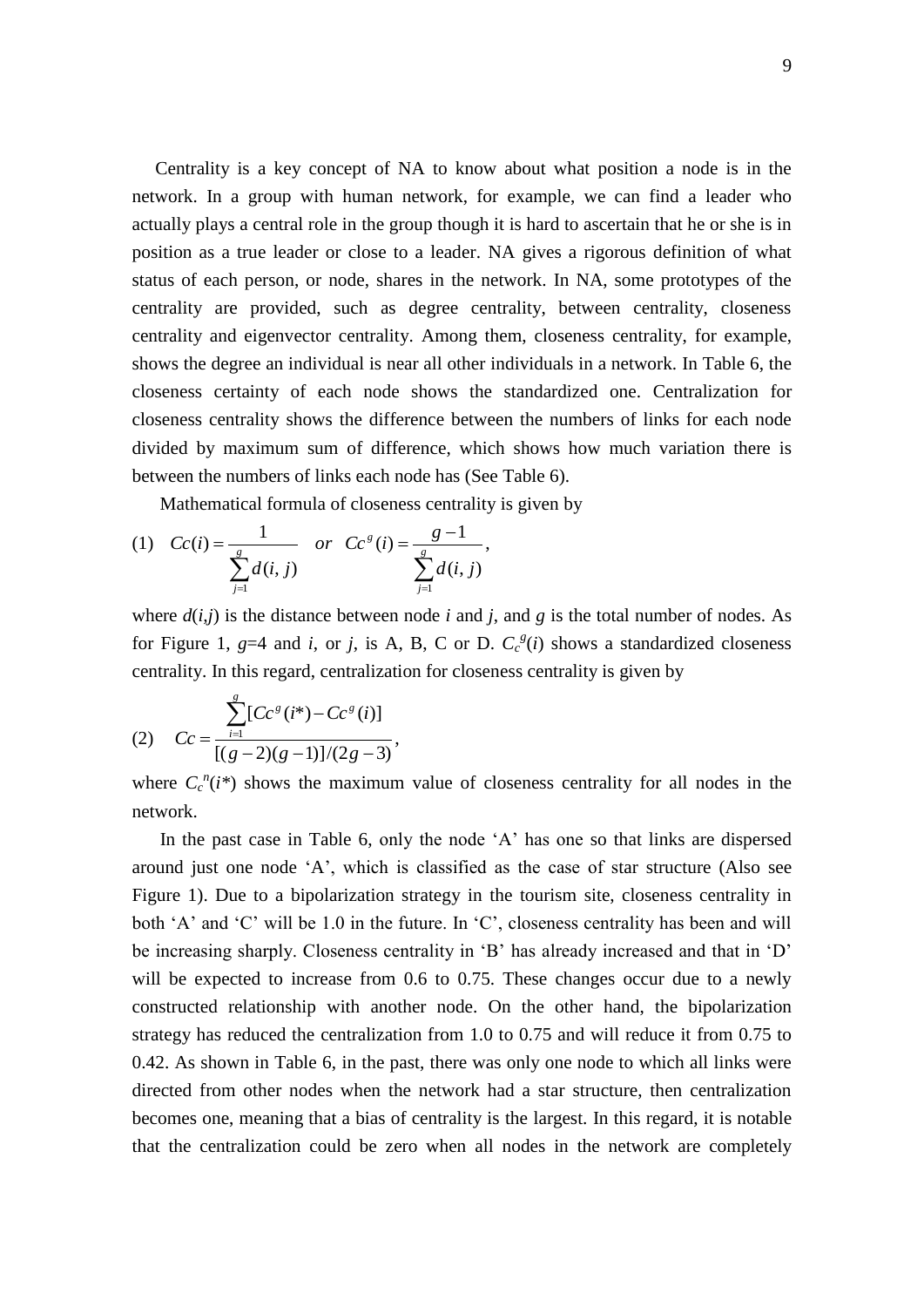linked together, namely when there is a link between D and B in the future period in a case of Figure 1.

|                | Past | Present | Future |
|----------------|------|---------|--------|
|                | 1.0  | 1.0     | 1.0    |
| R              | 0.6  | 0.75    | 0.75   |
| $\subset$      | 0.6  | 0.75    | 1.0    |
|                | 0.6  | 0.6     | 0.75   |
| Centralization | $+0$ | 0.75    | 0.42   |

Table 6 Evolution of centralization

#### **2.3 Evaluation of Outcomes**

 Next step is to evaluate the performance of tourism destination network and outcomes of each actor. Through interviews to valuators of each node, some quantitative data to evaluate the performance of tourism development would be collected like as Table 1 which gives a hypothetical example of evaluations only for overall performance of the tourism activities. Except for the overall performance, there would be a number of dimensions of outcomes concerning the tourism destination network, such as a quality of tourism services, number of tourists, employment level, cooperative atmosphere and brand image in the region, environmental conservation and so on. These data may be given by the officially published data or by a questionnaire survey, both of which, however, should include the expected values for the future time of each outcome. As is in the case of Figure 1, a drastic change may be observed when we look at a small scope of tourism destination network, where the construction of a link between nodes can strongly influence the performance not only of each node but also of tourism site entirely. Then, the method of numerical analysis extended by Chan et al. (2003) might be useful for NA whereas it was originated for a supply chain management (SCM). Chan et al. (2003) and Font et al. (2008) provide us a measurement method of cross-organisational performance that also can be applicable to NA. Researches on SCM or its application to tourism management (TSCM) naturally include the network perspectives because they mentioned the relationships among stakeholders, such as cooperation, competition and channels (Zhang et al. (2009)). The measurement method of the performance at each node follows the next steps:

**(Step1)** Evaluate the performance by evaluators:  $e_i = (E_{i1})$ ; past,  $E_{i2}$ ; present,  $E_{i3}$ ; target),  $i=$ A,B,C,D which are given by Table 1. For example,  $E_{i1}$  = (50,40,40,30).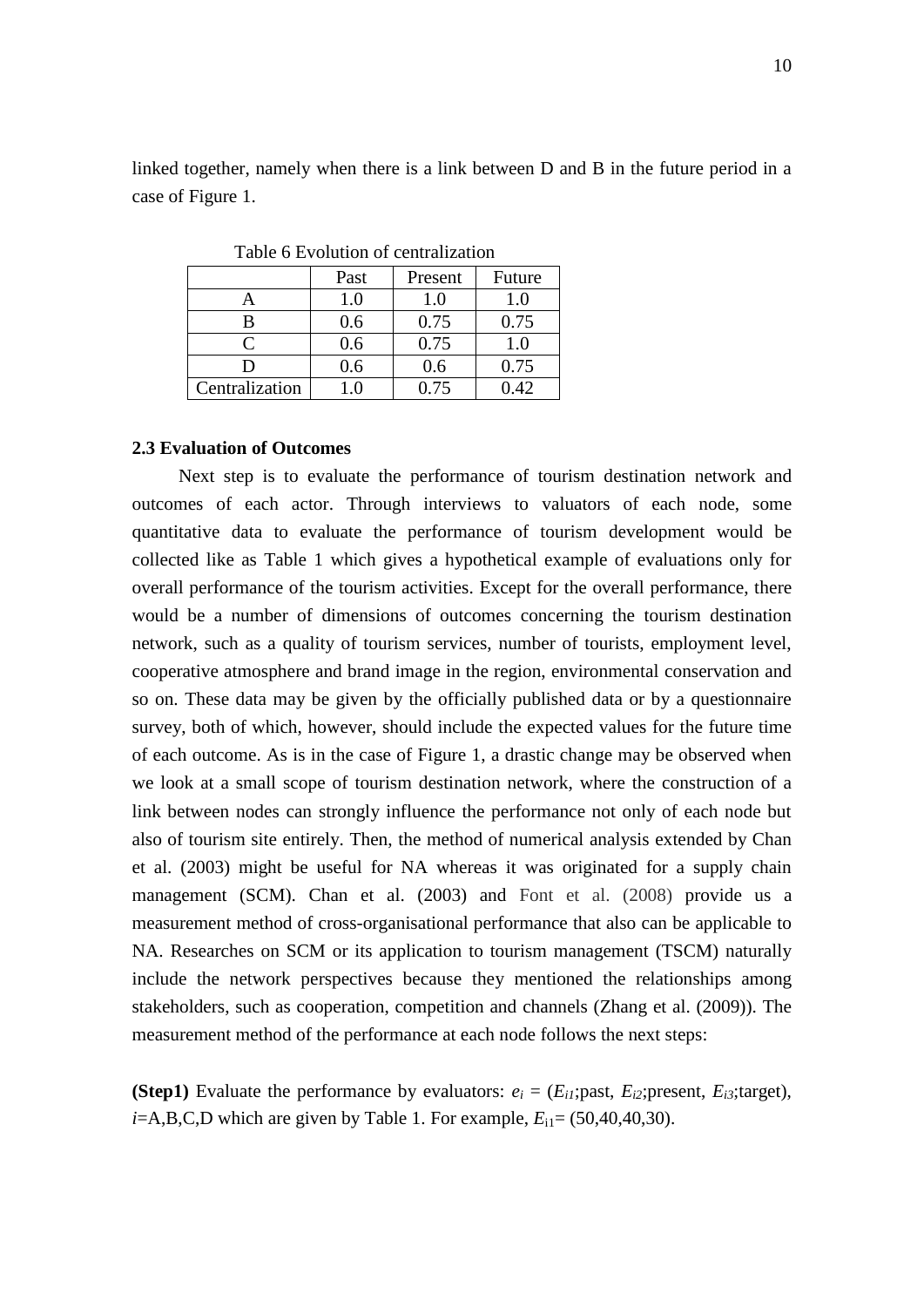10,  $3 - Li$  $\frac{2 - \mathcal{L}_{i1}}{\mathcal{L}} \times$  $\overline{a}$  $=\frac{E_{i2}-1}{i}$  $i^3$   $\overline{10}$  $E_i = \frac{E_{i2} - E_i}{E_{i3} - E_i}$  $\mu_i = \frac{E_{i2} - E}{E_{i2} - E}$  $\mu_i \in [0,10]$ , *i*=A,B,C,D. In the case of A, for example, $\mu_A = (20/30)^3 \times 10^{-11}$  6.67 **(Step2)** Calculate the Performance Score (PS), which is defined by where  $\mu_i \in [0,10]$ , *i*=A,B,C,D. In the case of A, for example,  $\mu_A = (20/30) \times 10 = 6.67$ . Therefore, each PS shows only an achievement rate of the present performance to compare with the future target.

**(Step3)** Estimate the Performance Grades. Evaluations given in Table 1 imply many ambiguities or incorrect information because each evaluator"s judgement may be subjective and arbitrary. Then, applying a fuzzy set theory to re-estimating the performance scores should become a possible and useful procedure to avoid these ambiguities and to reach unbiased evaluations. A typical method is to calculate the expected value of PS by using both the probability named the degree of belongingness and a specified fuzzy grade (Figure 2).

Figure 2 Triangular Fuzzy Grades



 For example, the PS of B is reported as 3.33. As mentioned above, this data might be ambiguous. The true PS of B, if any, might be larger (or less) than 3.33. Then, we shall introduce the "triangular fuzzy grade" given as Figure 2. Each triangle has an apex from *a* to *f*, and constitutes a membership to which the PS should belong. Then, 3.33 is outside the range of membership of *a*, *b*, *c* and *f*, however, it is inside the range of membership both of *d* and *e*. Using these memberships, the performance grades of B are given by  $P_a=0, P_b=0, P_c=0, P_d=(3.33-2)/(4-2)=0.665, P_e=(4-3.33)/(4-2)=0.335, P_f=0,$  or in the form of row vector,  $(0,0,0,0.665,0.335,0)^T$ . With other calculations of the performance grades, the fuzzy performance grade matrix becomes

$$
FP_G = \begin{bmatrix} 0 & 0 & 0 & 0 \\ 0.33 & 0 & 0 & 0 \\ 0.67 & 0 & 0.5 & 0 \\ 0 & 0.67 & 0.5 & 1 \\ 0 & 0.33 & 0 & 0 \\ 0 & 0 & 0 & 0 \end{bmatrix}
$$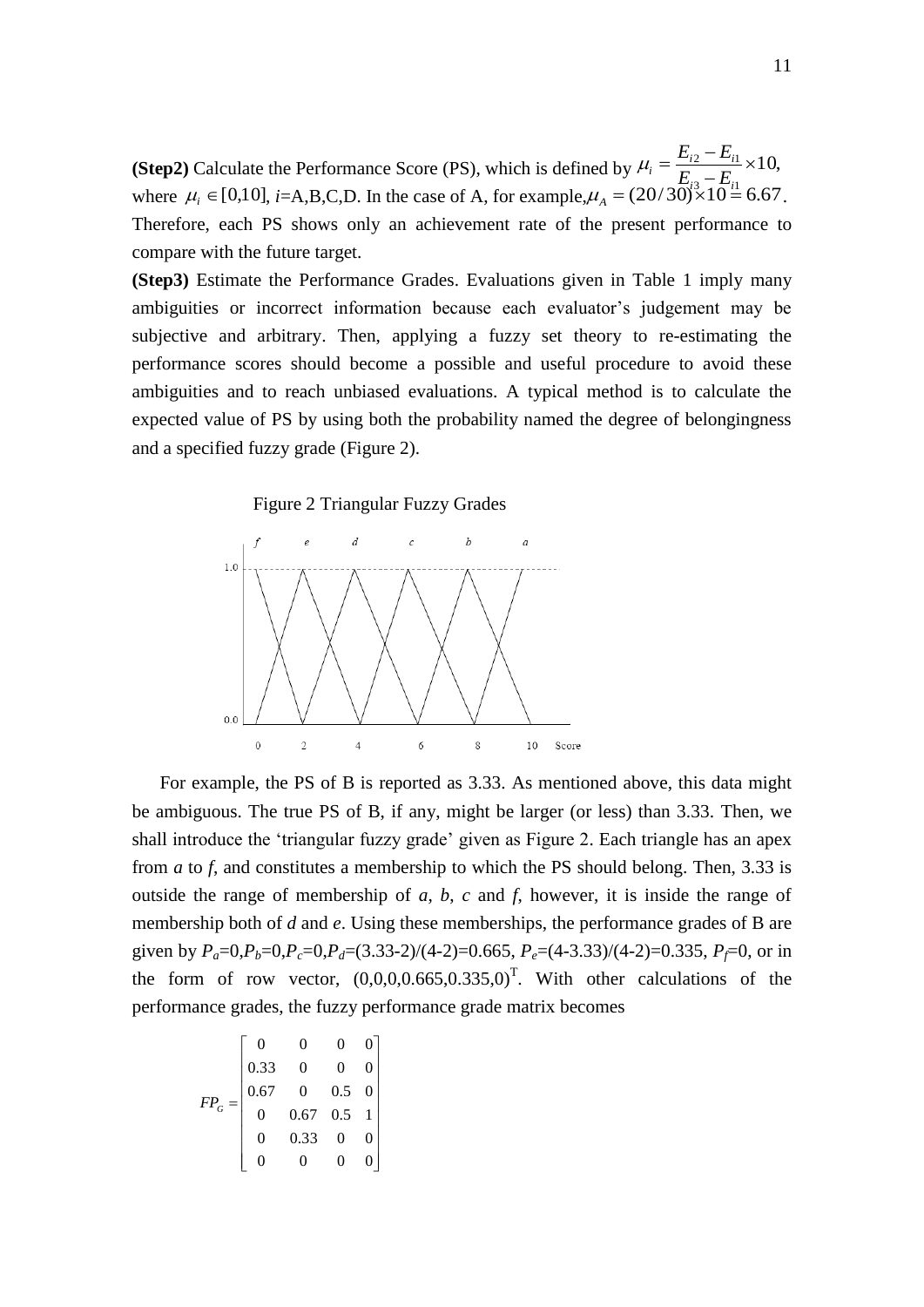**(Step4)**To calculate the Performance Index (PI): Multiply a measurement result matrix

given by 
$$
FP_G
$$
 with the weight vector,  $W^T$ .  
\n
$$
FP_G \times W^T = \begin{bmatrix}\n0 & 0 & 0 & 0 \\
0.33 & 0 & 0 & 0 \\
0.67 & 0 & 0.5 & 0 \\
0 & 0.67 & 0.5 & 1 \\
0 & 0.33 & 0 & 0 \\
0 & 0 & 0 & 0\n\end{bmatrix} \times \begin{bmatrix}\n0.65 & 0.5 & 0.35 \\
0.1 & 0.15 & 0.15 \\
0.15 & 0.25 & 0.35 \\
0.1 & 0.1 & 0.15\n\end{bmatrix} = \begin{bmatrix}\n0 & 0 & 0 \\
0.22 & 0.17 & 0.12 \\
0.51 & 0.46 & 0.41 \\
0.24 & 0.33 & 0.43 \\
0.03 & 0.05 & 0.05 \\
0 & 0 & 0\n\end{bmatrix} = [x_1, x_2, x_3]
$$

Then, the performance measure (Performance Index  $=$  PI) can be given by

$$
PI_{i} = \frac{s x_{i}}{\sum_{j=1}^{6} x_{ij}}, \ s = (10,8,6,4,2,0)
$$

where  $x_{ii}$  ( $i=1$ (past), 2(present) and 3(future),  $j=1,2,...,6$ ) is the *j*th element of the *i*th row vector,  $x_i$ , of  $FP_G \times W^T$ . Each element of vector *s* shows the scores that correspond to apexes from *a* to *f*. In a numerical example of Table 2, PIs are given in Table 7, which .

Past Present Future PS A 50 70 80 6.67 B 40 50 70 3.33

 $C$  40 60 80 5.00 D 30 50 80 4.00

PI 5.81 5.48 5.18

Table 7 Overall Performance Index

**(Step 5)** Evaluate the outcome. Applying these steps to the numerical example leads to the following outcomes: firstly, PI as an aggregate measurement crucially depends on the weight vector. The difference in relative weights among actors is due to the difference in viewpoints of how important the individual actor or social actor (government) are about each node. Their evaluations about nodes might change from time to time, meaning that the weight vector should be changed due to changing network structure. Moreover, this changing pattern of relative weights or network structure should be the key to determine the PI itself. Secondly, although PI is estimated by using scores at three points in time, i.e. past, present and future (target), it is corresponding only to performance at present because PS merely indicates a present situation towards a target. If the target of a node is set lower to compare with another node, PS in the node should be large. Moreover, if every actor in all nodes keeps the target low, then PI will become large. However, this does not necessarily imply that the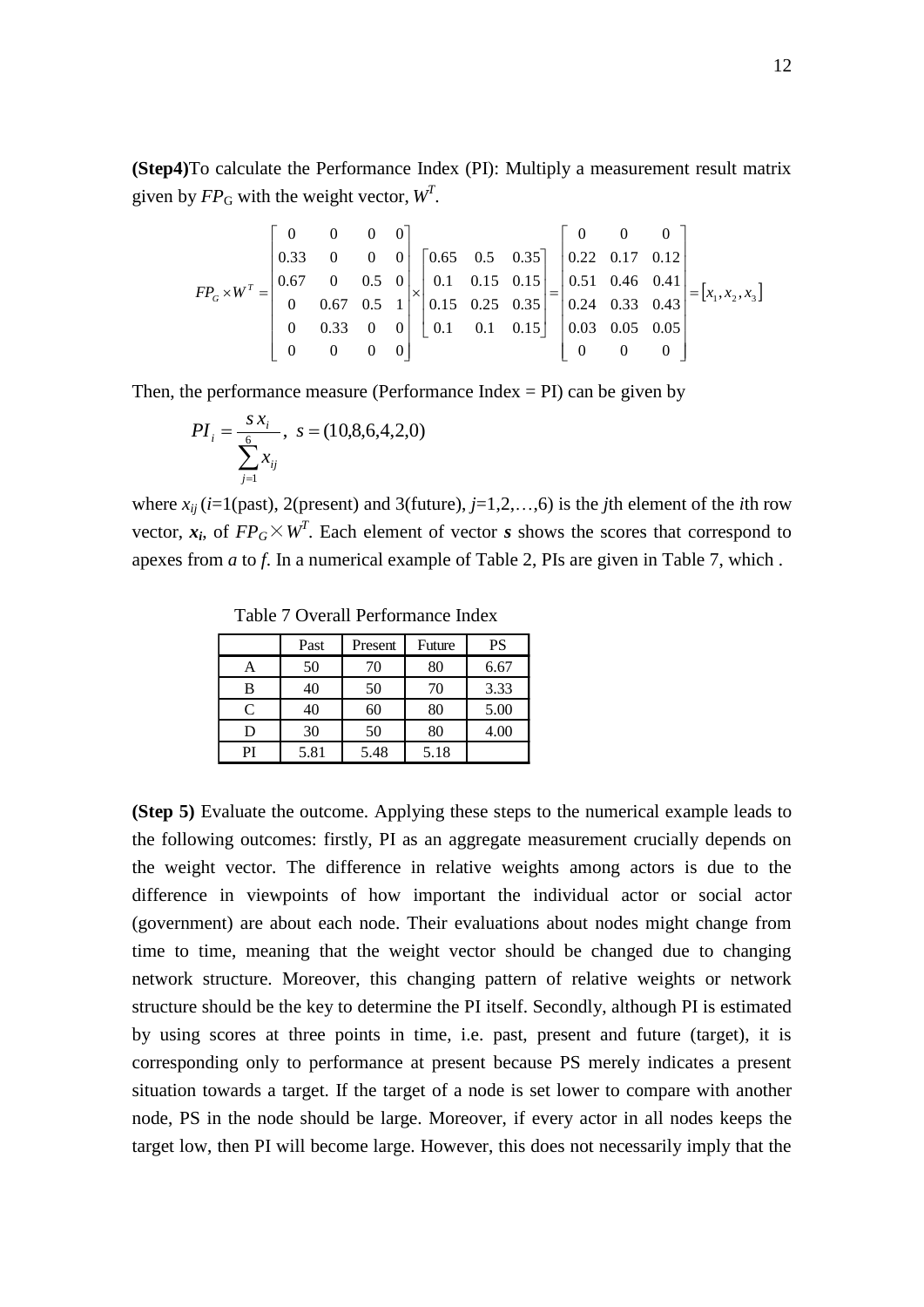performance is excellent. Thirdly, PS is estimated by using scores which actors graded for each period. PS indicates not an absolute score but a relative score because it only shows a change rate in scores. This procedure may be preferable when performance should be calculated with various units.

## **2.4 Technical extensions**

1

 In this section, we shall provide some technical aspects to induce PIs. One is to introduce an expected performance score in addition to the ordinary performance score mentioned above. The other is to adjust measures to evaluate outcomes of the network. Both of them might contribute to a further analysis of NA.

 Tourism development or its trend should be important for all stakeholders, among which investors most seriously watch the performance of each node. In particular, future performance must be an essential consideration of investment. In this regard, an expected PS (EPS) should be estimated and compared with (realized) PS. The following method is to calculate both PSs and PIs, and to compare them each other.

In addition to Performance Score (PS), we shall define the EPS by

 $i = A, B, C, D$  $E_{i3} - E$  $E_{i3} - E_{i}$  $a_i = \frac{E_{i3} - E_{i2}}{E_{i2}} \times 10, \mu_i \in [0,10], i = A, B, C,$  $\overline{\phantom{0}}$  $\mu_i = \frac{E_{i3} - E_{i2}}{E} \times 10, \mu_i$ 

Accordingly, EPS means a potential development that each site will be expected to attain. Then, as for the numerical example about Table 1 and 2, PSs and EPSs are given in Table 8 to follow the five steps explained above. PIs in the lower line of Table 8 how EPIs in terms of the weight at each period<sup>3</sup>, which are computed based on EPSs. A merit of the procedure is that the potential performances of each node can be estimated and compared with realized past performances. In the sample model, the past-present performance of B is very low, around 3.3, whereas its EPS becomes larger to about 6.7, indicating a prosperous future development. As mentioned above, the evaluator's weight to show the relative importance of the node in the network should vary as time elapses. In this regard, it should be re-conformed that PIs are the performance scores to indicate the situation of development process from the past to the present from the longterm, which is from the past to the future, perspectives, whereas EPIs are performance scores to indicate the situation of development process from the present to the future from the long-term perspective. In this sense, investors or actors at each tourism site may consider the growth pattern from past to future to be more important. This will explain why PIs and EPIs show a different changing pattern with respect to the weights.

 $3$  To reach PIs, there might be various ways to use the weights, such as the average weight for two points of time, or, simply the weights at present.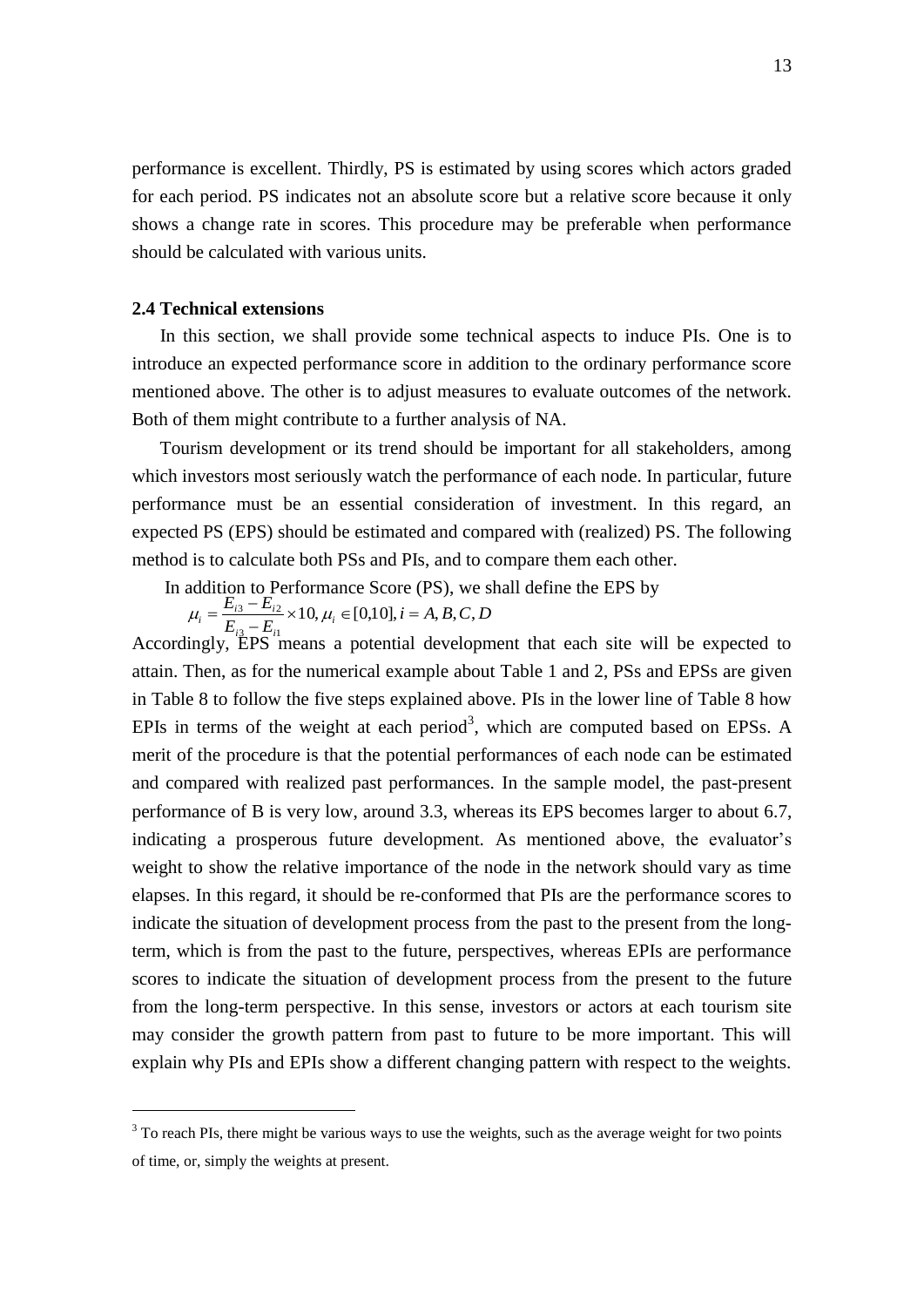As for the numerical example of the weights in Table 2, the relative weight of A is decreasing but these of other nodes are increasing. After changing the network structure from mono-polar to bi-polar, the weights, indicating how much each evaluator attaches importance to each node, tend to change so that a newly developed centre becomes more important in the network. Moreover, increases of the links between nodes also contribute to an increasing pattern of EPI. Accordingly, the better performance with increasing weight at B, C and D leads to offset the less performance with decreasing weight at A, and this will lead the EPI to change from 4.21 to 4.82.

|                             | Past-Present |      | <b>Present-Future</b> | <b>EPS/PS</b> |
|-----------------------------|--------------|------|-----------------------|---------------|
| A                           | 6.67         |      | 3.33                  | 0.50          |
| R                           | 3.33         |      | 6.67                  | 2.00          |
| $\mathcal{C}_{\mathcal{C}}$ | 5.00         |      | 5.00                  | 1.00          |
| D                           | 4.00         |      | 6.00                  | 1.50          |
| PI                          | 5.81<br>5.48 |      | 5.18                  |               |
|                             | 4.21         | 4.52 | 4.82                  |               |

Table 8 Extended Overall Performance Index

 Instead of an ordinal procedure of PS, growth rate of performance also can be used for estimating PIs. This should be preferable when scores are measured in various units such as money income, number of tourists and so on. In the growth rate term, it is clear that with changing weights, both realized PI and expected PI are increasing upwards. This is an outstanding outcome compared with the ordinal measures of PI or PS. This is indicated by Table 9.

|    | Past-Present |      | Present-Future | EPS/PS |
|----|--------------|------|----------------|--------|
|    | 4.00         |      | 1.43           | 0.36   |
| В  | 2.50         |      | 4.00           | 1.60   |
| C  | 5.00         |      | 3.33           | 0.67   |
|    | 6.66         |      | 6.00           | 0.90   |
|    | 4.27         | 4.29 | 4.52           |        |
| PI | 2.43         | 2.74 | 3.16           |        |

Table 9 Extended Overall Performance Index by growth rate

## **3 A Performance Function and Networking**

Aforementioned procedure is based on the subjective value judgment to evaluate the performance both of each node and of the entire network, meaning that some unreliable information should be included even if the use of fuzzy set could adjust the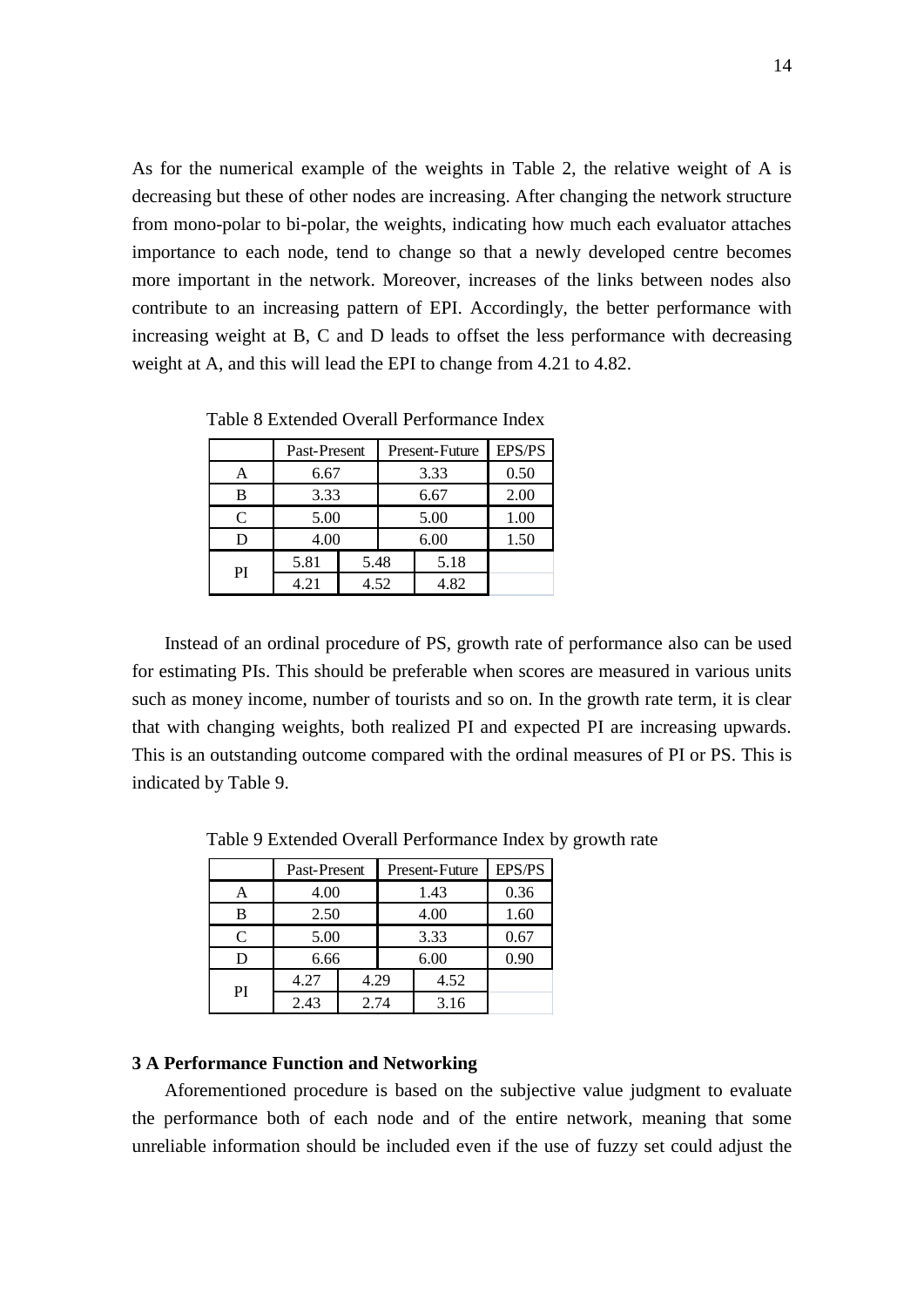actor"s evaluation of the performance. This procedure, however, can be easily applied to various types of performance and network structure to confirm the pattern of tourism development at each tourism site. Figures of PI or EPI should include a mixed effect of the node"s own development with the development of network among nodes. On the other hand, as long as the patterns of links of a tourism destination network could be recognized, a traditional procedure to estimate outcomes, which is the production function, would be also applicable to NA although some technical issues of the data collection remain. This section devotes to analyse the procedure by production function and to compare the two approaches.

#### **3.1 A hypothesis**

 A major aim to apply NA to tourism development is to give some policy recommendations in order to improve the structure of a tourism destination network. Recommendations about location and type of tourist facilities, for example, should be based on the results of NA (Shin (2006)). However, there must be another aim of NA to be considered; that is to estimate and analyse the relationship between the development of the network structure and its effect on the tourism development. In general, tourism development in the region should be supported by the development of the network as if the network composed by nodes and links is an infrastructure. Like other inputs to contribute to producing products and services, the network will also play the same role as a contributor. If this is the right conclusion, it can be confirmed that encouraging investment on improving network in a tourism site will cause the site's welfare to increase.

 This leads to a hypothetical logic that improving network or network expansion should contribute an increase in welfare at each node. Welfare can be estimated by various data such as the level of tourism income, the volume of employment and other relevant figures. The following procedure is an attempt to quantify the effect of a changing pattern of the network on the overall outcome in terms of income at a tourism site.

#### **3.2 An Analytical Framework**

 Various inputs contribute outputs. To make analysis simple, the outcomes of tourism sector in a tourism site is assumed to be measured by income, or equivalently,<br>production. The income level is hypothetically determined by<br>(3)  $y_i = f_i(n_i, \sum_{j \neq i} l_{ji}n_j, \sum_j n_j)$ ,  $l_{ij} = 1$  *when j directly tied to* 

production. The income level is hypothetically determined by  
\n(3) 
$$
y_i = f_i(n_i, \sum_{j \neq i} l_{ji} n_j, \sum_j n_j), l_{ij} = 1 when j directly tied to i, or l_{ij} = 0 otherwise
$$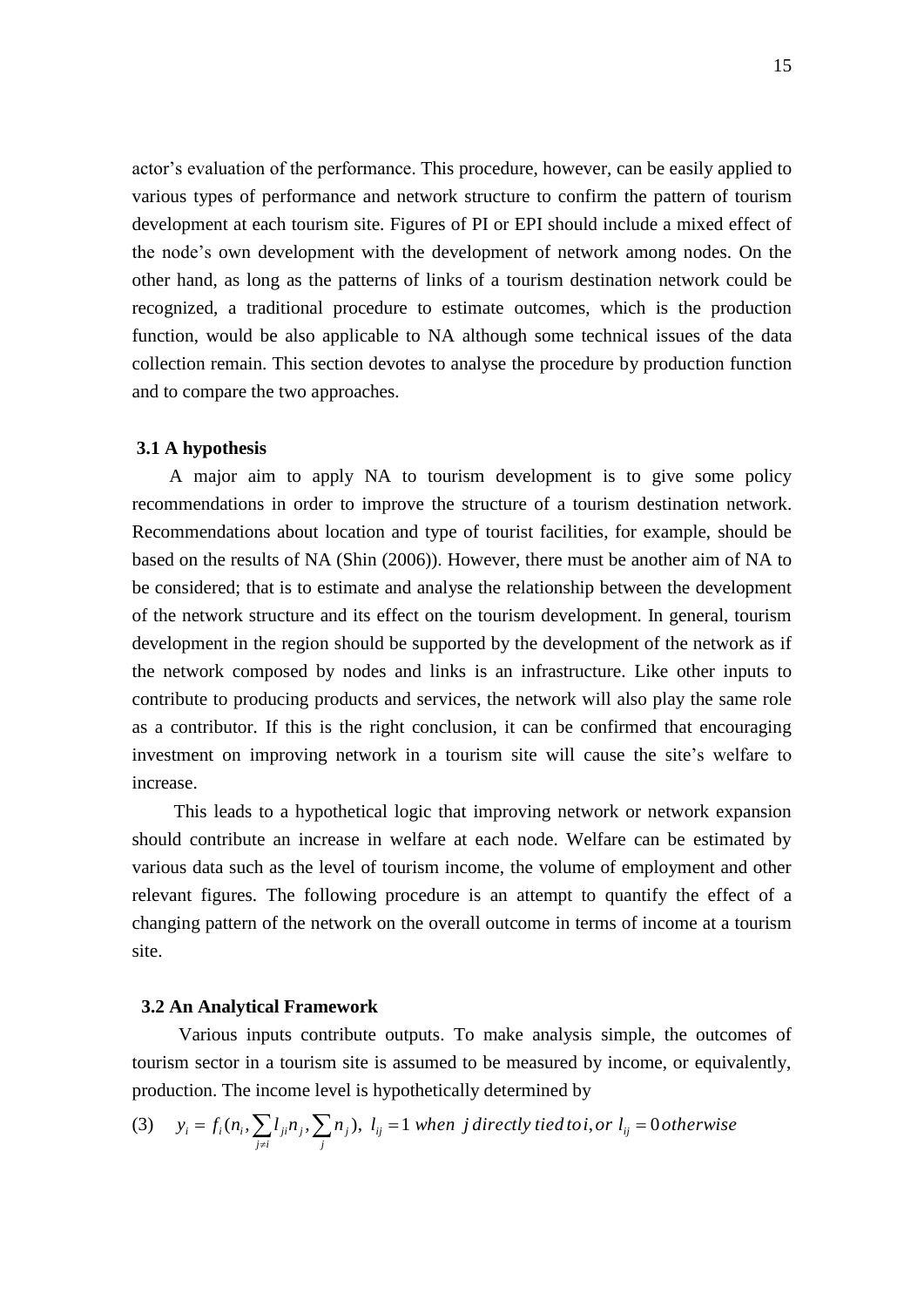where  $y_i$  is income,  $n_i$  is total inputs at node *i*, such as employment. It is assumed that there are two layers of effects from network; one is the direct effect which is stemmed from other nodes that link directly to node *i*, and the other is the overall externality of the network<sup>4</sup>. In fact, it might be hard to estimate (1) within the non-linear type of formation. Following the Taylor expansion, an evolutional process of the tourism destination network can be given by a liner function;

(4) 
$$
\Delta y_i = f_{i1} \Delta n_i + f_{i2} \sum_{j \neq i} (\Delta l_{ij} n_j + l_{ij} \Delta n_j) + f_{i3} \sum_j (\Delta n_j) + \varepsilon_i.
$$

In this equation, each partial derivative  $f_{i1}$ ,  $f_{i2}$  and  $f_{i3}$  mean the effect of change in the size of node *i* itself, change in other node"s size and additional links with node *i*, and change in total network, on outcome at node *i*, respectively.  $\varepsilon_i$  is the reminder of linear approximation, but hereafter no notice is taken.

In the matrix expression, (2) will become

(5) 
$$
\Delta Y = F_1 \Delta N + [F_2 \Delta L' N + F_2 L' \Delta N] + F_3 \Delta N^0
$$

$$
= \{ [F_1 + F_2 L' ] \Delta N + F_3 \Delta N^0 \} + F_2 \Delta L' N'
$$

1

where  $F_k$  is a diagonal matrix whose components consist of  $f_{ik}$ . *L* is a matrix whose elements consist of  $l_{ij}$ .  $\Delta L$  is a matrix whose components are  $\Delta l_{ij}$ .  $\Delta N$  is a vector whose elements are an increment of capacity of each node and  $\Delta N^0$  is a vector whose elements are the sum of all node"s increments of capacity. *N* is a vector whose elements are *n<sup>i</sup>* .

 The first expression in r.h.s of (5) proves that an increment of output can be decomposed by three factors: the first one is a "direct effect" of changes in the size of capacity of node itself; the second one is a "network effect" via linkage among nodes through which a changing pattern of network can influence output; and the third one is a "overall effect" of a network site. The second expression in (5) separates effects into two parts; one is the effects due to changes in nodes' capability and another is the effects due to changes in linkage pattern. In this regard, the former might be named as "scale effects' and the latter might be named 'linkage effects'. A change in output at each node should occur due to both scale effects and linkage effects.

 On the other hand, it is clear that a change in links of the network area is corresponding to a developing pattern of the network structure because it causes various

 $4 \text{ In } (3)$ , only the case of new links with bi-direction is considered. However, it is possible to incorporate a deepening of the link by setting  $l_{ij}$  to be more than 1. Moreover, it is also possible to think about oneway directional link between nodes, for example, by setting  $l_{ii} = 1$  but  $l_{ii} = 0$ . According to this procedure, we can introduce the valued directed graph into NA.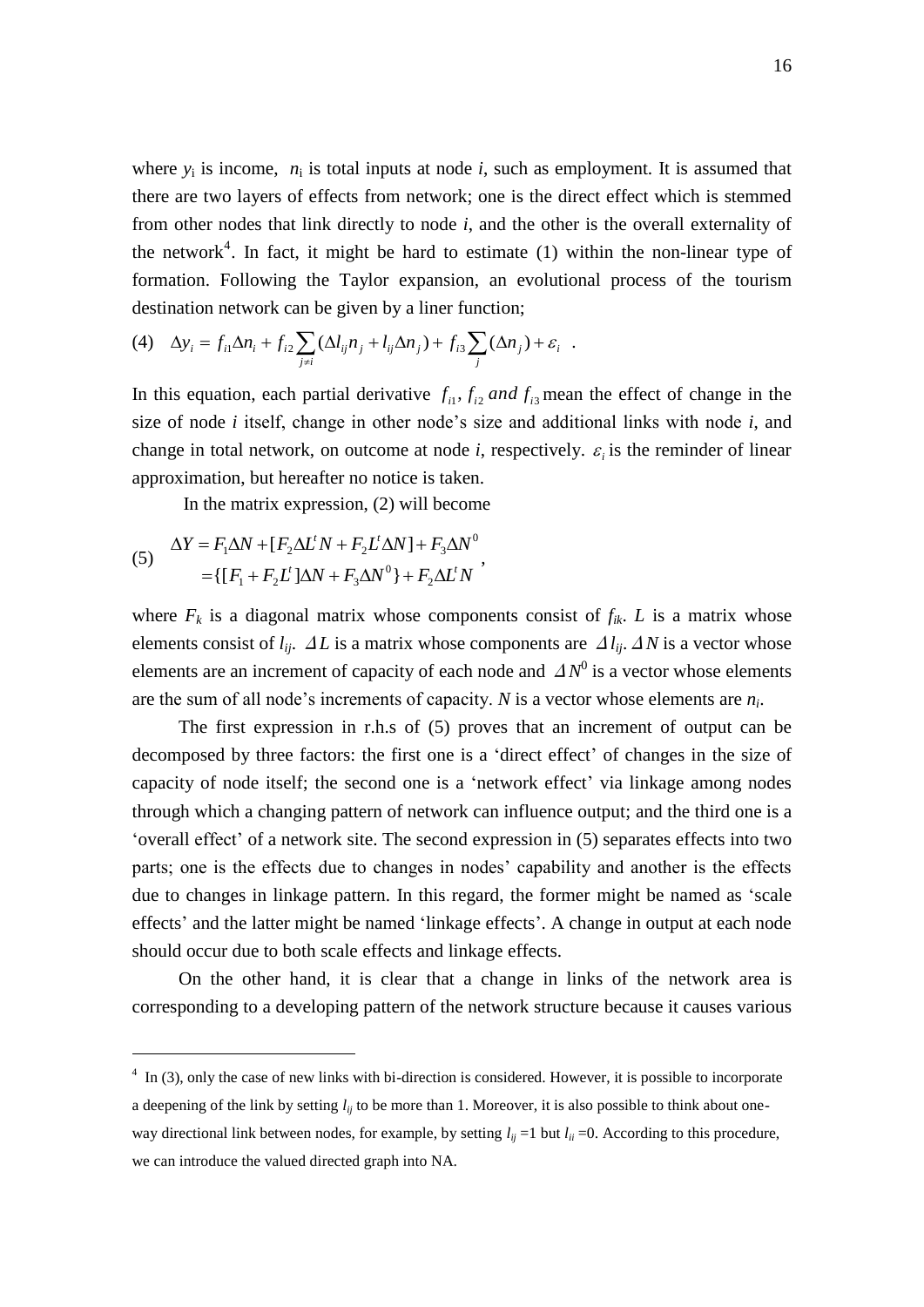centralities such as the closeness centrality to change. Next step is to clarify the relationship between  $\Delta L$  and a changing pattern of the centrality. As far as the numerical example in Figure 1 is concerned, we only focused our attention on "closeness centrality", which is formulated by (1) and (2). Numerical results of an example have already been given in 2.2. From (1), as far as a change in the network structure do not include a new entry of the nodes into the network, a change of centralization index can be induced by

(6) 
$$
\Delta C_c^{g}(i) = \frac{1-g}{\left(\sum_{j=1}^g d(i,j)\right)^2} \left[\sum_{j=1}^g \Delta d(i,j)\right].
$$

In this formula, it should be notable that, as far as our simple case is concerned, the difference of adjacency matrix between two points of time, which is indicated by Δ*L*, is the same as the difference of distance matrix at each point of time. In a matrix formula, this equation can be given by

(7) 
$$
\Delta C = \Delta DG = \Delta LG
$$
.

where  $\Delta C'$  is a vector whose elements are  $\Delta C'(i)$  and G is also a vector whose elements are  $\sum_{j=}^g$  $\overline{a}$ *g*  $\int_{j=1}^g d(i, j)$ *g* 1  $(\sum_{i=1}^{g} d(i, j))^2$  $\frac{1-g}{1-g}$ . In this regard,  $\Delta D$  is a matrix whose components are  $d(i,j)$ . By

definition,  $\Delta D = \Delta L$ . Therefore, factors that affect a changing pattern of the network, in particular a change in linkages among nodes have the influence on a changing pattern of various outcomes at each node in the network.

## **3.3 Calculation and Considerations**

 A specific pattern of network development is examined using the model framework developed above. It is necessarily for the estimation to give additional information about the size of each node, which is represented by various data such as employment, income, capacity of accommodation or attractions and so on. A representative data about size of node is assumed to be given by the table below.

 The question is what made (or will make) the overall performance, for example, develop. Theoretically, there are two driving forces of development, which are "scale effects' and 'linkage effects'. To answer this question, we need to estimate parameters in (4) or elements of various matrixes in (5). In the special case, assume that there is no difference in derivatives  $f_{i1}$ ,  $f_{i2}$  *and*  $f_{i3}$  at each node, meaning that there should be a common multiplier effect of various factors which affect on outcome.

Then a process of the estimation should have the following steps;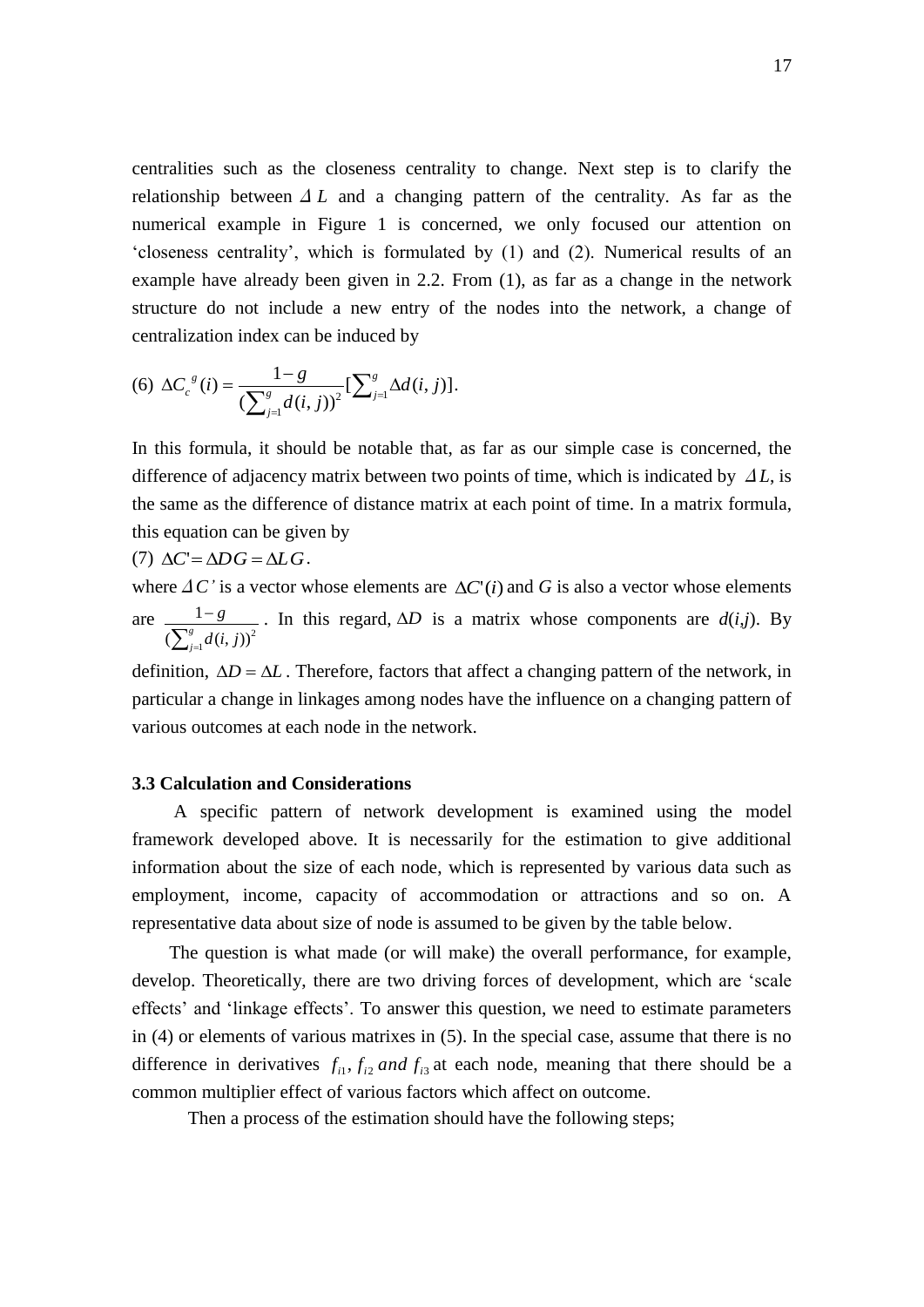- (i) Collect data properly. Even if we could have a good data set about current income and inputs to produce tourism service, still we need their expectations, which might be predicted in a master plan with social-economic aspects. In (3), only the investment to develop a new linkage by transportation or ITs is considered. Therefore, the investment to increase connectivity between nodes is excluded<sup>5</sup>.
- (ii) Calculate the values in matrixes and vectors in (4) or (5). This procedure should be applied to both changing pattern from the Past to the Present and from the Present to the Future, repeatedly.
- (iii) In general, a procedure to estimate equation (5) for each period should be followed. For the specific numerical example, all data are collectively used for estimating equation (5). By using the estimated equations, the factors that cause a change in outcomes are decomposed into two or three parts as given in (5).

It is notable that before following steps from (i) to (iii), we should know the structure of the tourism destination network and its development pattern. In other words, we need the data to draw the network graph like Figure 1 though the weights of each node in Table 2 are unnecessary. In this paper, a method to analyse a small sized network, which would have a small number of nodes and links, or a small part of the entire network is investigated. The procedures should be applicable to the network designs in which an investment to enforce linkages among nodes is planned.

 For the simple example given by Figure 1 and Table 1, it should be notable that only the estimation process is meaningful because the estimates includes various statistical issues mainly related to the degree of freedom due to a shortage of the sample data. In this regard, it is assumed that there is no structural change in the production functions between two periods, Past-Present and Present-Future, so that the data of both periods can be used for a panel analysis<sup>6</sup>.

 Assume that the input at each node is given by Figure 2 Table, which also shows matrixes or vectors related to (4) and (5).

 Then, the equation (4), or (5), can be estimated by the ordinary least square method and its result can be expressed as

$$
\Delta y_i = -16.08 + 2.19 \Delta n_i + 0.23 \sum_{j \neq i} (\Delta l_{ij} n_j + l_{ij} \Delta n_j) + 0.75 \sum_j (\Delta n_j), s = 2.43, r^2 = 0.855, F = 14.79
$$
\n
$$
(6.48) \quad (2.01) \quad (0.41)
$$

1

,

 $<sup>5</sup>$  As already noted in footnote 2, the connectivity between nodes can be considered.</sup>

<sup>&</sup>lt;sup>6</sup> As shown in Figure 2, the averaged values of inputs for each period are used to estimate.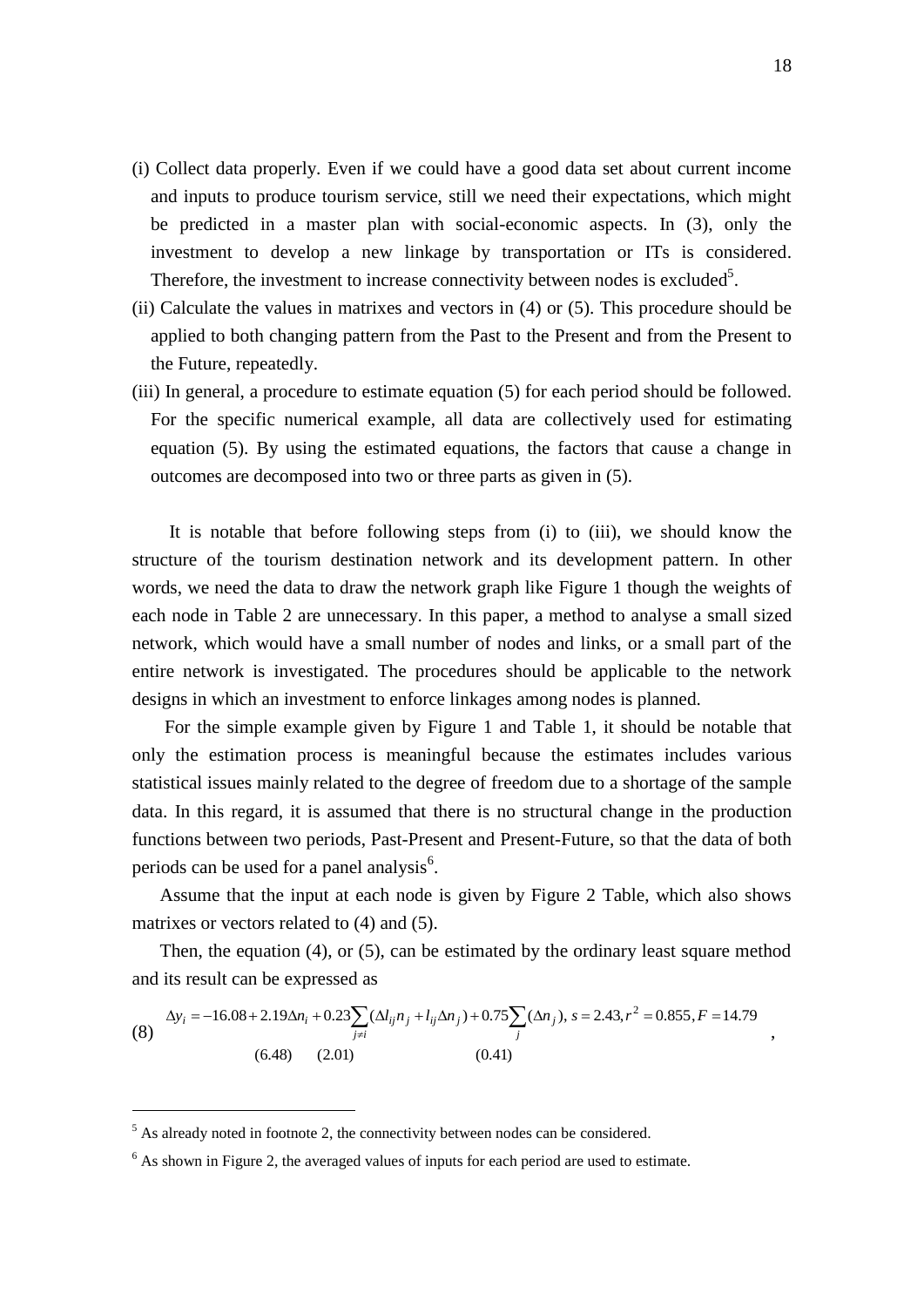or the result of OLS without intercept is given by

(9) 
$$
\Delta y_i = +2.20 \Delta n_i + 0.24 \sum_{j \neq i} (\Delta l_{ij} n_j + l_{ij} \Delta n_j) + 0.05 \sum_j (\Delta n_j), s = 2.22, r^2 = 0.789, F = 208.1
$$

$$
(7.21) \qquad (2.42) \qquad (0.39)
$$

where *t*-values are in parenthesis. All parameters are statistically significant except for the parameters of total network effect. As far as this example is concerned, it should be clear that the network effects positively affect the performance of a node thorough both an increase in the size of other nodes and a newly developed linkage between nodes.

|                |      | <b>Outout performance</b>   |        |                        |          |    | <b>From Past to Present</b> |                 |                |       |                |              |              |                |              |              |
|----------------|------|-----------------------------|--------|------------------------|----------|----|-----------------------------|-----------------|----------------|-------|----------------|--------------|--------------|----------------|--------------|--------------|
|                | Past | Present Future              |        | $dy_1$                 |          | 20 | dn <sub>1</sub>             |                 | 5              |       | $\overline{0}$ | $\mathbf{0}$ | $\mathbf{0}$ | $\overline{0}$ |              | $\mathbf{0}$ |
| A              | 50   | 70                          | 80     | $dy_2$                 | $\equiv$ | 10 | dn <sub>2</sub>             | $\equiv$        | $\overline{c}$ | $dL=$ | $\mathbf{0}$   | $\Omega$     | $\mathbf{1}$ | $\theta$       | $dL^t * n =$ | 16.5         |
| B              | 40   | 50                          | 70     | $dy_3$                 |          | 20 | $dn_3$                      |                 | $\overline{7}$ |       | $\overline{0}$ | $\mathbf{1}$ | $\mathbf{0}$ | $\overline{0}$ |              | 16           |
| $\overline{C}$ | 40   | 60                          | 80     | $dy_4$                 |          | 20 | $dn_4$                      |                 | 9              |       | $\Omega$       | $\Omega$     | $\Omega$     | $\theta$       |              | $\Omega$     |
| D              | 30   | 50                          | 80     |                        |          |    |                             |                 |                |       |                |              |              |                |              |              |
|                |      |                             |        |                        |          |    | n <sub>1</sub>              |                 | 22.5           |       | $\mathbf{0}$   | $\mathbf{1}$ | $\mathbf{1}$ | $\mathbf{1}$   |              | 18           |
|                |      | <b>Input (Size of Node)</b> |        |                        |          |    | $n_{2}$                     | $\quad \  \  =$ | 16             | $L=$  | $\mathbf{1}$   | $\Omega$     | $\Omega$     | $\Omega$       | $L^t * dn =$ | 5            |
|                |      |                             |        |                        |          |    | $n_3$                       |                 | 16.5           |       | 1              | $\Omega$     | $\Omega$     | $\theta$       |              | 5            |
|                | Past | Present                     | Future |                        |          |    | $n_4$                       |                 | 14.5           |       | $\mathbf{1}$   | $\mathbf{0}$ | $\mathbf{0}$ | $\overline{0}$ |              | 5            |
| $\mathbf{A}$   | 20   | 25                          | 27     | From present to Future |          |    |                             |                 |                |       |                |              |              |                |              |              |
| B              | 15   | 17                          | 24     |                        |          |    |                             |                 |                |       |                |              |              |                |              |              |
| $\overline{C}$ | 13   | 20                          | 25     | $dy_1$                 |          | 10 | dn <sub>l</sub>             |                 | $\overline{c}$ |       | $\mathbf{0}$   | $\mathbf{0}$ | $\mathbf{0}$ | $\overline{0}$ |              | $\mathbf{0}$ |
| D              | 10   | 19                          | 29     | $dy_2$                 | $\equiv$ | 20 | dn <sub>2</sub>             | $\equiv$        | $\tau$         | $dL=$ | $\mathbf{0}$   | $\mathbf{0}$ | $\mathbf{0}$ | $\overline{0}$ | $dL^t * n =$ | $\Omega$     |
|                |      |                             |        | $dy_3$                 |          | 20 | $dn_3$                      |                 | 5              |       | $\overline{0}$ | $\Omega$     | $\mathbf{0}$ | $\mathbf{1}$   |              | 24           |
|                |      |                             |        | $dy_4$                 |          | 30 | $dn_4$                      |                 | 10             |       | $\Omega$       | $\Omega$     | $\mathbf{1}$ | $\theta$       |              | 22.5         |
|                |      |                             |        |                        |          |    |                             |                 |                |       |                |              |              |                |              |              |
|                |      |                             |        |                        |          |    | n <sub>1</sub>              |                 | 26             |       | $\overline{0}$ | $\mathbf{1}$ | $\mathbf{1}$ | $\mathbf{1}$   |              | 22           |
|                |      |                             |        |                        |          |    | n <sub>2</sub>              | $\equiv$        | 20.5           | $L=$  | $\mathbf{1}$   | $\Omega$     | $\mathbf{1}$ | $\overline{0}$ | $L^t * dn =$ | 7            |
|                |      |                             |        |                        |          |    | $n_3$                       |                 | 22.5           |       | 1              | 1            | $\mathbf{0}$ | $\theta$       |              | 9            |
|                |      |                             |        |                        |          |    | $n_4$                       |                 | 24             |       | 1              | $\mathbf{0}$ | $\mathbf{0}$ | $\mathbf{0}$   |              | $\mathbf{2}$ |

Figure 2 Summary Tables of the Data

 Moreover, it is also possible to estimate the individual effect of each factor on the total outcome by the factor decomposition analysis. Applying (9) to the numerical example leads to a summary table of the factor decompositions as shown by Table 10. The total outcome can be thoroughly decomposed into three parts except for residuals because (9) includes no intercept.

 Looking at not only the tourism development given in Figure 2 but the development of tourism destination network given in Figure 1 as well, Table 10 also indicates us some noteworthy points as follows: first, the direct effects are relatively large at nodes where there was (or will be) no development of network-linkages with respect to their own nodes. In fact, from the present to the future, for example, it is predicted that the

,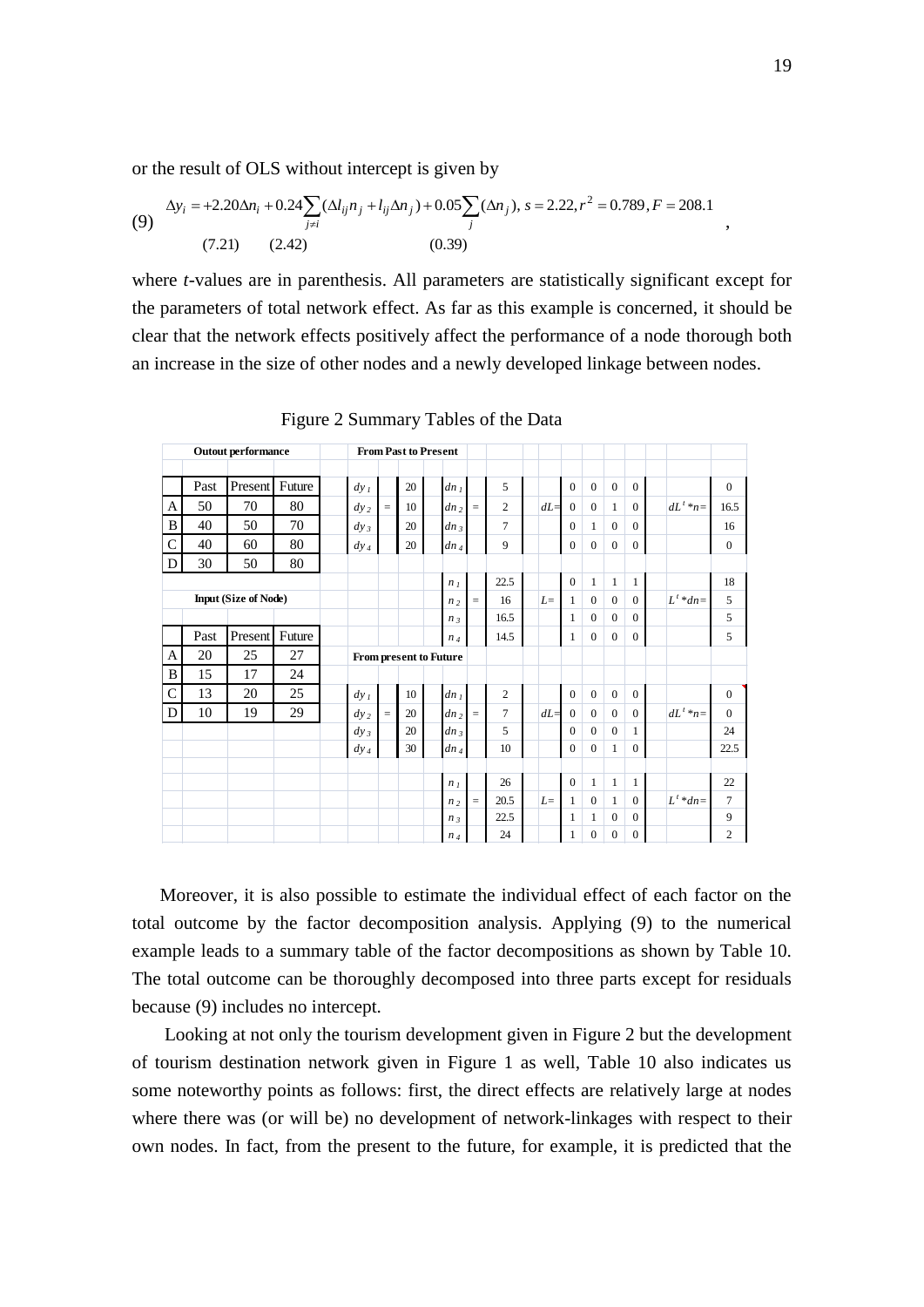situation of the network around the area "B" will never change. Secondly, the overall effects are relatively large at the area "B" and the area "A" for each period of time. At the nodes where the overall effects are relatively large, the network effects are also large. This is mainly because the numerical example deals with a small sample case where there is only a little difference between the network effects and the overall effects. Thirdly, the network effects can be decomposed into two parts as (4) indicates; the effects via additional links (link effects) and the effects via changes in other node"s size (node effects). They are shown by Table 11. In this regard, the area "B" and the area "C" had the same structural change in the network each other (see Table 6) so that there is little difference in the network effect in terms of output except for the direct effects. On the other hand, as far as the area "A" is concerned, there is no linkage effects for both periods because no new linkage was (will be) established. However, the area "A" has played (will play) a role as a centre of tourism site so that a closer linkage of "A" with other nodes has contributed (will contribute) to the tourism development at the area "A". Fourthly, it predicts us a policy recommendation for a future strategy of the networking building for the tourism development. A development plan to build the new linkage between the area "C" and the area "D" aiming at the bi-polar structure will contribute to the tourism development in terms of output, from 9.2% at the area "B" to 48.4% at the area "A", or 26.6% in average. In this stage, introducing the cost-benefit analysis to compare the total network effects with the total investment cost of the networking will help the governments (or the planners) to make a decision if they invest or not, or how much they should invest.

|   |                        | From Past to Present |           |               |               |                |                |                       |       |  |
|---|------------------------|----------------------|-----------|---------------|---------------|----------------|----------------|-----------------------|-------|--|
|   | Output                 | Estimates            | Residuals | Direct Effect |               |                | Network Efeect | <b>Overall Effect</b> |       |  |
| A | 20                     | 16.56                | 3.44      | 11.01         | 66.5%         | 4.35           | 26.2%          | 1.20                  | 7.2%  |  |
| в | 10                     | 10.80                | $-0.80$   | 4.41          | 40.8%         | 5.19           | 48.1%          | 1.20                  | 11.1% |  |
| С | 20                     | 21.69                | $-1.69$   | 15.42         | 71.1%         | 5.07           | 23.4%          | 1.20                  | 5.5%  |  |
| D | 20                     | 22.23                | $-2.23$   | 19.83         | 89.2%         | 1.21           | 5.4%           | 1.20                  | 5.4%  |  |
|   |                        |                      |           |               |               |                |                |                       |       |  |
|   | From Present to Future |                      |           |               |               |                |                |                       |       |  |
|   | Output                 | Estimates            | Residuals |               | Direct Effect | Network Efeect |                | Overall Effect        |       |  |
| Α | 10                     | 10.97                | $-0.97$   | 4.41          | 40.2%         | 5.31           | 48.4%          | 1.25                  | 11.4% |  |
| B | 20                     | 18.36                | 1.64      | 15.42         | 84.0%         | 1.69           | 9.2%           | 1.25                  | 6.8%  |  |
| С | 20                     | 20.24                | $-0.24$   | 11.01         | 54.4%         | 7.97           | 39.4%          | 1.25                  | 6.2%  |  |
| D | 30                     | 29.20                | 0.80      | 22.03         | 75.4%         | 5.92           | 20.3%          | 1.25                  | 4.3%  |  |

Table 10 Factor Decomposition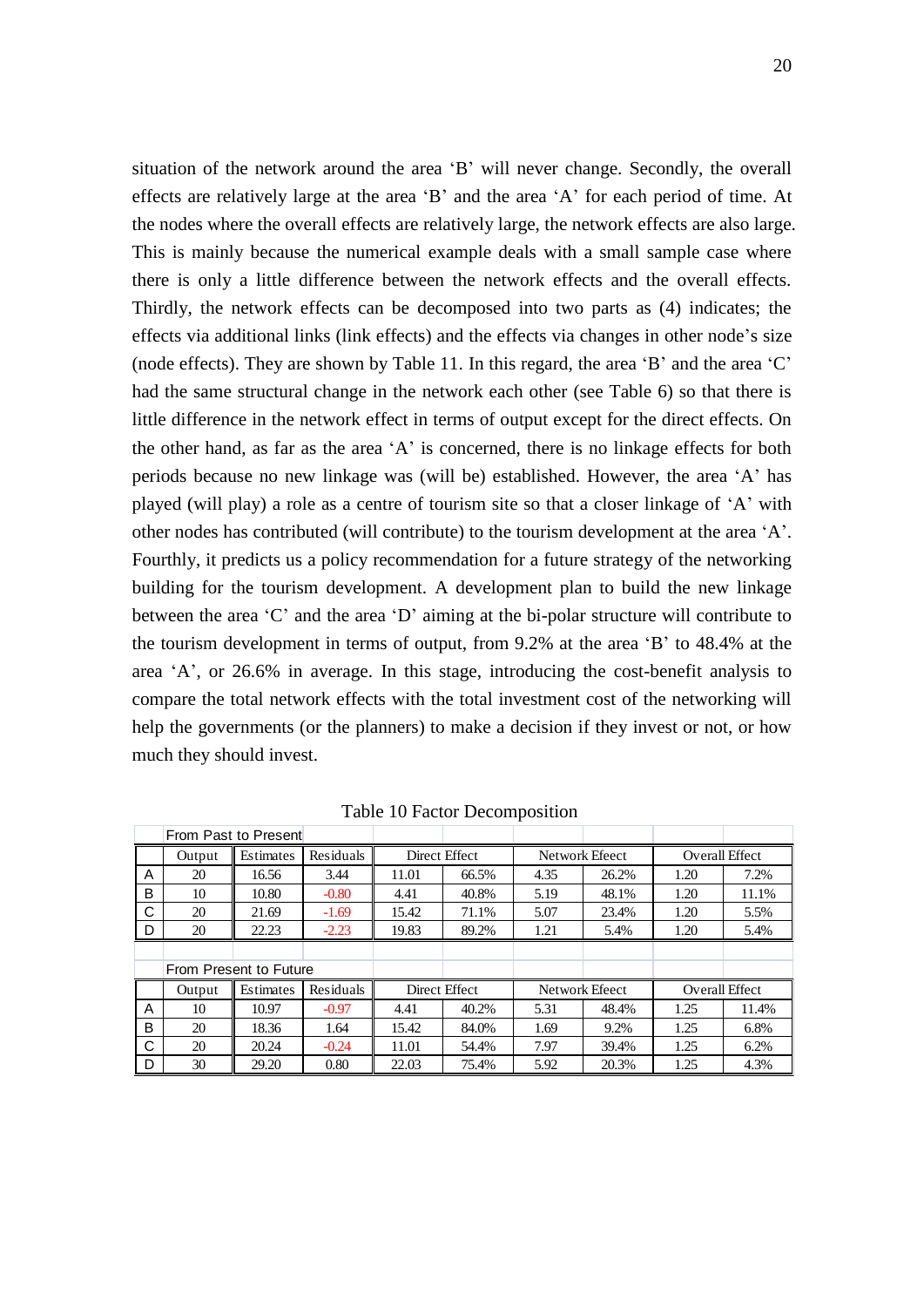As mentioned in (5), there is another explanation about the decomposition formula. Whereas the first expression of (5) decomposes the total effect into three parts, such as the direct effects, the network effects and the overall effects, the second formation of (5) decomposes into two parts; one is the 'scale effects' due to changes in nodes' capability and another is the "linkage effects" due to changes in linkage pattern. Hence, a change in output at each node should occur due to both the scale effects and the linkage effects. The linkage effects are shown in Table 11 and the rest of the effects are classified as the scale effects. Therefore, as shown in Table 11, it is clear that the linkage effects appears when a linkage between nodes is newly established and that they might be 17% to 37%, depending on the network structure. This means that establishing a new linkage or deepening the linkages between nodes can play important role to the tourism development although the scale effects should be its major driving force.

|               |                | From Past to Present   |                |                |             |       |  |
|---------------|----------------|------------------------|----------------|----------------|-------------|-------|--|
|               |                | Network Efeect         |                |                |             |       |  |
|               |                |                        |                | Linkage Effect | Node Effect |       |  |
| А             | 4.35           | 26.2%                  | 0.00           | 0.0%           | 4.35        | 26.2% |  |
| B             | 5.19           | 48.1%                  | 3.98           | 36.9%          | 1.21        | 11.2% |  |
| C             | 5.07           | 23.4%                  | 3.86           | 17.8%          | 1.21        | 5.6%  |  |
| D             | 1.21           | 5.4%                   | 0.00           | 0.0%           | 1.21        | 5.4%  |  |
|               |                |                        |                |                |             |       |  |
|               |                | From Present to Future |                |                |             |       |  |
|               |                |                        |                |                |             |       |  |
|               | Network Efeect |                        | Linkage Effect |                | Node Effect |       |  |
| А             | 5.31           | 48.4%                  | 0.00           | 0.0%           | 5.31        | 48.4% |  |
| B             | 1.69           | 9.2%                   | 0.00           | $0.0\%$        | 1.69        | 9.2%  |  |
|               |                |                        |                |                |             |       |  |
| $\mathcal{C}$ | 7.97           | 39.4%                  | 5.80           | 28.6%          | 2.17        | 10.7% |  |

Table 11 A decomposition of the Network Effect

#### **4. Conclusion and Further Remarks**

 It is clear that tourism in a region where the nodes of stakeholders are related to each other can be developed thorough various factors. The factors of the tourism development mainly come from investment or improvement of capacity building at each node. Continual self-evolution of each node must be the most important factor towards a sustainable development in the region. However, it is also true that in society no node or no stakeholder exists alone. Nodes or stakeholders are tied each other in a network and the network, socially or technically, promotes and shares the public benefits among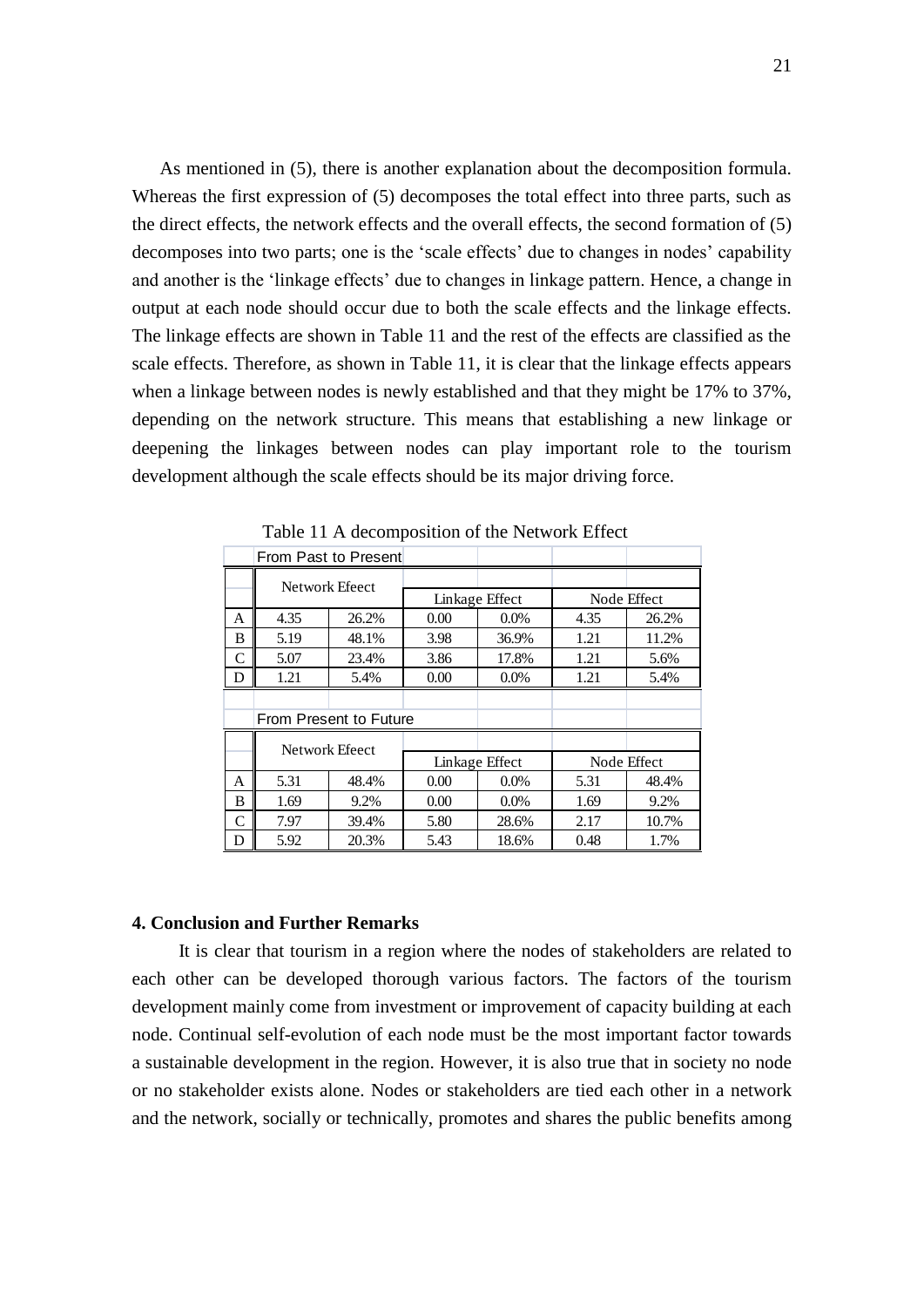nodes it actually produces. This means that the external effects by networking in a tourism site should be a vital factor leading to tourism development.

 In this paper, following NA, we have provided some technical procedures that enable us to give a quantitative analysis not only from statistic but also dynamic perspectives. In particular, the paper is characterized by a dynamic analysis of the tourism destination network, which assumes the two development stages of periods; one is the period from the past to the present and another is the period from the present to the future (or the target). Incorporating two stages of periods, it becomes possible to analyse the relationship between the network development and the tourism development. Although the numerical example for the network analysis is too simple, the analytical methods predicted here must contribute to evaluate the development plans in the tourism sites, meaning that the policy measures related both to tourism development and to network development can be also recommended.

 As the typical analytical measures, this paper introduces two methods; one is the method to use the quantitative data, which the actors at each node answer and, therefore, might be subjective and depending on their personality, memories and expectations. In this regard, it was proved that incorporating a Fuzzy analysis enabled us to avoid some degree of ambiguity of the data and the overall performance of the network should be estimated though there were some prototypes. This method might be easiest way to evaluate the dynamic process of networking and tourism development. However, it is still in the black box about what factors, including networking, promoted (or will promote) the tourism development. To analyse the possible factors to promote tourism development, an output function including not only inputs but also factors of networking development was introduced. Hence, it was proved that there are three major factors to produce tourism development in a network site, such as the selfcapacity building of nodes, the total effect of tourism sites and the network effect on each node through changing pattern of network structure. This procedure utilizes the official data, such as income, employment and lands, at each period of time, meaning that we should include the data that are predicted in the master plans for the future at each node. Moreover, it should be also predicted how the network structure will be in the future. These procedures and data allow us to develop a dynamic analysis of the tourism destination network. From a research perspective, these two analytical ways should be applied depending on tourism sites because the possibility of the data collection may be different from site to site. Although the framework was only applied to a virtual numerical example, the procedures seem to be useful and feasible, meaning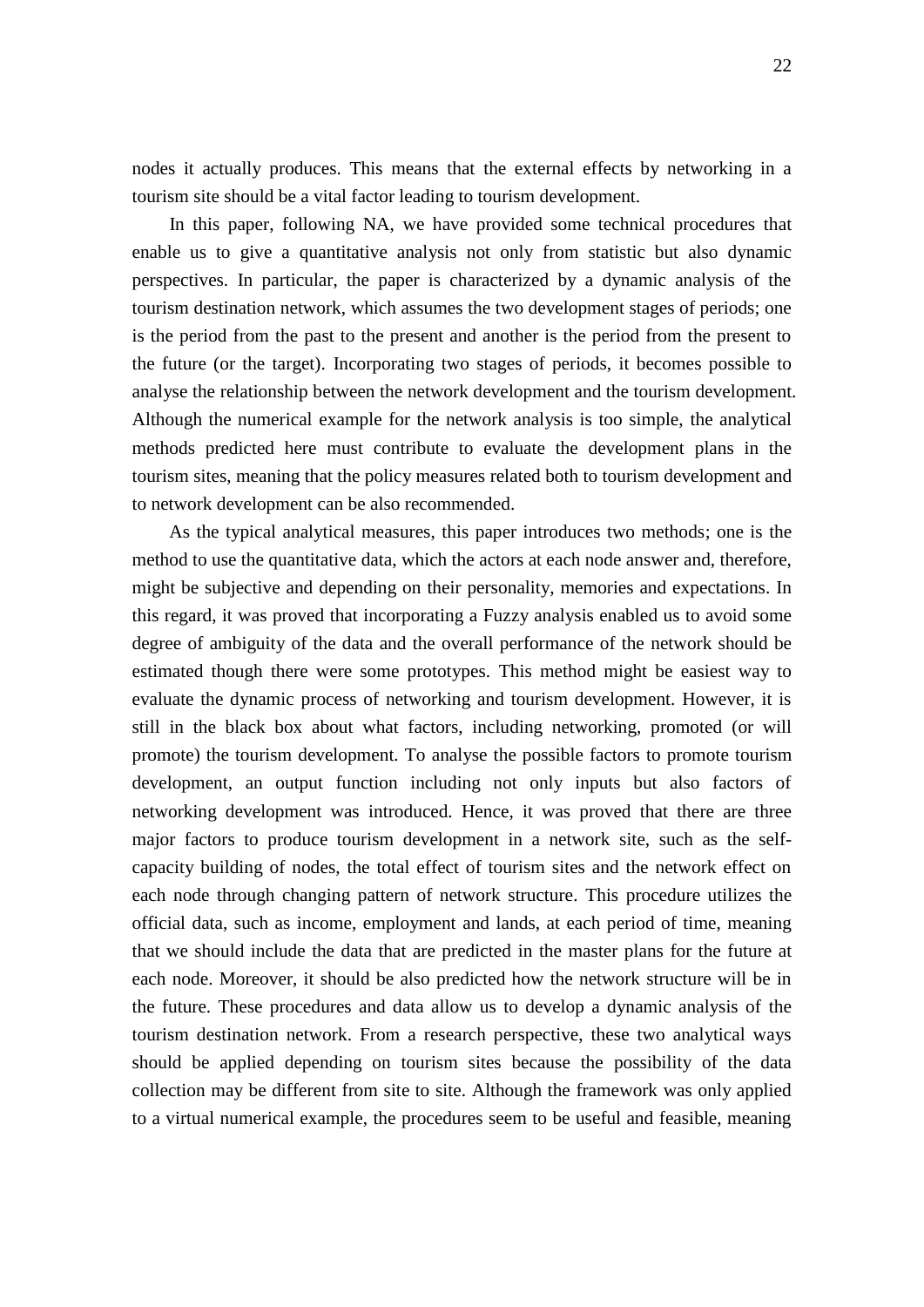that the network analysis developed here can be applicable to the real tourism destination network.

The main findings of this research note are as follows. First, a feasible theoretical framework was given in order to estimate a changing pattern of network structure and of performance in the tourism site. Relationship between the changing pattern of networking and its performance was analysed. A numerical example proved that the network effect might be large in the node which has a large closeness centrality like 'A', a centre of network site, but linkage effects might be larger in the periphery of the centre of the network like "B" or "D". This means that newly developed linkages among nodes could contribute more to develop the periphery nodes than centre nodes. Secondly, it might be proposed from a policy perspective that as far as the virtual case is concerned, the linkage effect at each node was not so large, probably around from 18 to 29 %. Therefore, it might imply that scale effect was still the key to tourism development and every stakeholder should do everything in their respective fields although strengthening linkages among nodes might have positive effects on the tourism performance.

 Many points, including a methodological procedure, yet remain to be discussed. In this paper, the outcome from the tourism destination network was simply assumed to be measured by economic variables, such as income, employment and production. In this regard, it should ask what the goal or policy target for the society to develop the tourism destination network is. The outcomes should be derived from various causes or inputs. The papers about the inputs, as the driving forces of the tourism development, via promoting networks include the followings. Properties of nodes or actors in the links are investigated from the businesses and organizations perspectives in Lemmetynen and Go (2009), Tinley and Lynch (2001), Oztruck (2009), and Novelli et al. (2006). On the other hand, Briedenhann and Wickens (2004), Nash (2006), March and Wilkinson (2009) were focused on the measures to link including some physical measures as roads or human-related sources of the partnership and cooperative or value-creation process. In the preceding research, broad perspectives of outcomes include mainly the society, economics, governance and environmental perspectives. Sustainability was analyzed by Oztruck and Eraydin (2010), Fadeeva (2005), and Halme (2001). Transformation and evolution patterns of relationship between organizations were investigated by Pavlovich (2003), and Scott and Cooper (2007). Moreover, Larsen, et al. (2007), and Gibson et al. (2005) mentioned the importance of the social life of the people and their connectivity in the society towards sustainable tourism. The role of the network in the community on the policy planning and its designs was stressed by Dredge (2006a, 2006b), and Pforr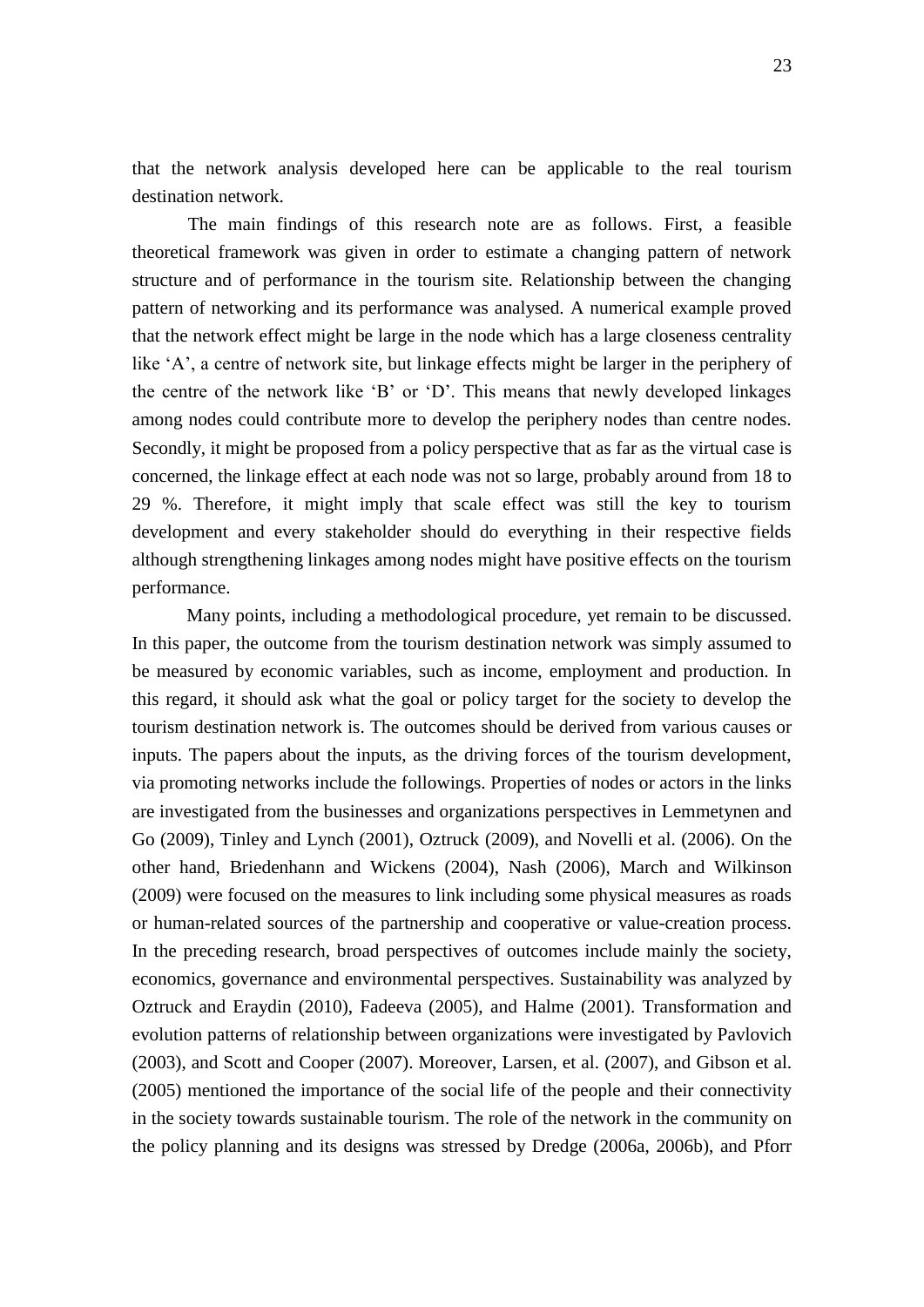(2006). From the tourism development perspectives, the final object, the society targets should be the sustainable economic prosperity because the social structure is basically maintained by the businesses which employ people and support a family in the community. However, if the network development is enforced by the development of nodes and links, and if this leads to the development of the human relationships or other relationships among organizations in the tourism network, it can be proven that the development of the tourism network should lead to a better economic situation of the tourism sites. In this sense, any observations about these positive effects of the network development on the human relationship, the policy planning and the sustainable aspects can lead to a conclusion that they should indirectly affect an economic or business development. Therefore, these intermediate effects, or outcomes, may be classified as the efficient cause, which Adam Smith once mentioned to explain the important role of division of the labor. Though this task may be beyond us, we should take the relationship between the efficient cause and the final outcomes, though A. Smith named it the final cause.

There are some technical issues. As already mentioned, a small number of sample data should be efficiently analysed by using a fuzzy function and by estimating the performance scores (PS) for each node or the performance index for entire network site (PI), though there might be some prototypes of them. A problem is if it can be confirmed how PS or PI is related to a changing pattern of network structure of the tourism destination network site. Unfortunately, it cannot be estimated in the paper mainly due to an insufficient degree of freedom of the sample data. Of course, the main target of this research is to estimate the performance of the tourism sites and investigate its cause and effects from the network analysis perspectives. The next step is clearly to put the methods developed here to practical, not virtual, use.

## **References**

- Baggio, R.,Scott,N. and Cooper,C. (2010) "Network Science A Review Focused on Tourism," *Annals of Tourism Research*, doi.10.1016/J.annals,2010.02.008.
- Briedenhann, J. and Wickens, E. (2004) "Tourism routes as a tool for economic develop ment of rural areas – vibrant hope or impossible dream?" *Tourism Management*, 25, 1, 71-79.
- Chan,F.T.S., Qi,H.J..,Chan,H.K., Lau,H.C.W. and Ip R.W.L (2003) "A conceptual model of performance measurement for supply chains," *Management Decision*, 41/7, 635-641.
- Dredge, D. (2006a) "Policy networks and the organisation of tourism," *Tourism*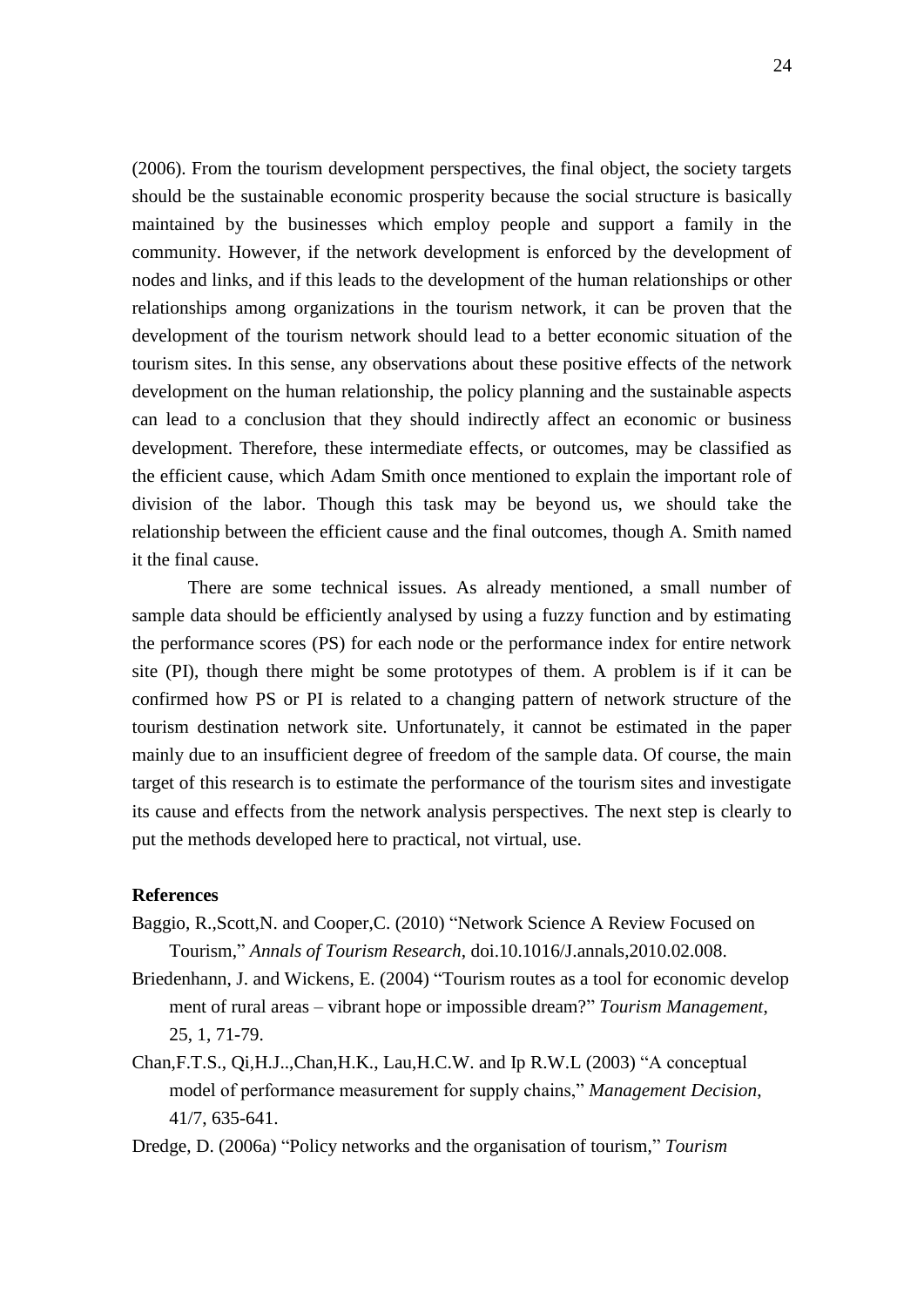*Management*, 27, 2, 269-280.

- Dredge, D. (2006b) "Networks, conflict and collaborative communities," *Journal of Sustainable Tourism*, 14, 6, 562-581.
- Fadeeve,Z. (2005) "Translation of sustainability ideas in tourism networks: Some roles of cross-sectional networks in change towards sustainable development," *Journal of Cleaner Production*, 13,2,175-189.
- Freeman, L.C. (1979) ["Centrality in social networks conceptual clarification,](http://www.sciencedirect.com/science?_ob=ArticleURL&_udi=B6VD1-46BHRKM-C&_user=331728&_coverDate=12%2F31%2F1979&_alid=1161037048&_rdoc=3&_fmt=high&_orig=search&_cdi=5969&_st=13&_docanchor=&_ct=4&_acct=C000016898&_version=1&_urlVersion=0&_userid=331728&md5=ecdc59a18e6ac57de4e57207895660af)" *Social Networks*, *Volume 1, Issue 3*, *215-239.*
- Gibson, L., Lynch, P. and Morrison, A. (2005), "The local destination tourism network: Development issues," *Tourism and Hospitality Planning and Development*, 2, 2, 87-99.
- Halme (2001) "Learning for sustainable development in tourism networks," *Business Strategy and the Environment*, 10, 100-114.
- Knoke, D. and Yang, S (2008), *Social Network Analysis*, 2nd edititon, SAGA Publications.
- Larsen,J, Urry, J. and Axhausen, K.W. (2007) "Networks and tourism: Mobile Social Life," *Annals of Tourism Research*, 34, 1, 244-262.
- Lemmetyinen,A. and GO, F.M. (2009) "The key capabilities required for managing tourism business networks," Tourism Management, 30,1,31-40.
- March, R. and Wilkinson, I. (2009) "Conceptual tools for evaluating tourism partnership," *Tourism Management*, 30, 3, 455-462.
- Nash, R. (2006) "Causal network methodology: Tourism research applications," *Annals of Tourism Research*, 33, 4, 918-938.
- Novelli, M. Schnitz, B. and Spencer, T. (2006) "Networks, clusters and Innovation in tourism :A UK experience," Tourism Management, 27, 6, 1141-1152.
- Oztruck,E and Eraydin, A.(2010), "Environmental governance for sustainable tourism development: Collaborative networks and organisation building
- Pavlovich, K. (2003) "The evolution and transformation of a tourism destination network: the Waitomo Caves, New Zealand," Tourism Management, 24, 2, 203- 216.
- Pforr, C. (2006) "Tourism policy in the making: An Australian network study,"*Annals of Tourism Research,* 33, 1, 87-108.
- Pyo, S. (In press) "Measuring tourism chain performance," Service Industries Journal.
- Scott,N. and Cooper, C. (2007) "Network analysis as a research tool for understanding tourism destinations," *Development in Tourism Research*, Chapter 14, 199-219.
- Scott, N., Cooper, C. and Baggio, R. (2007) "Destination Networks: Four Australian